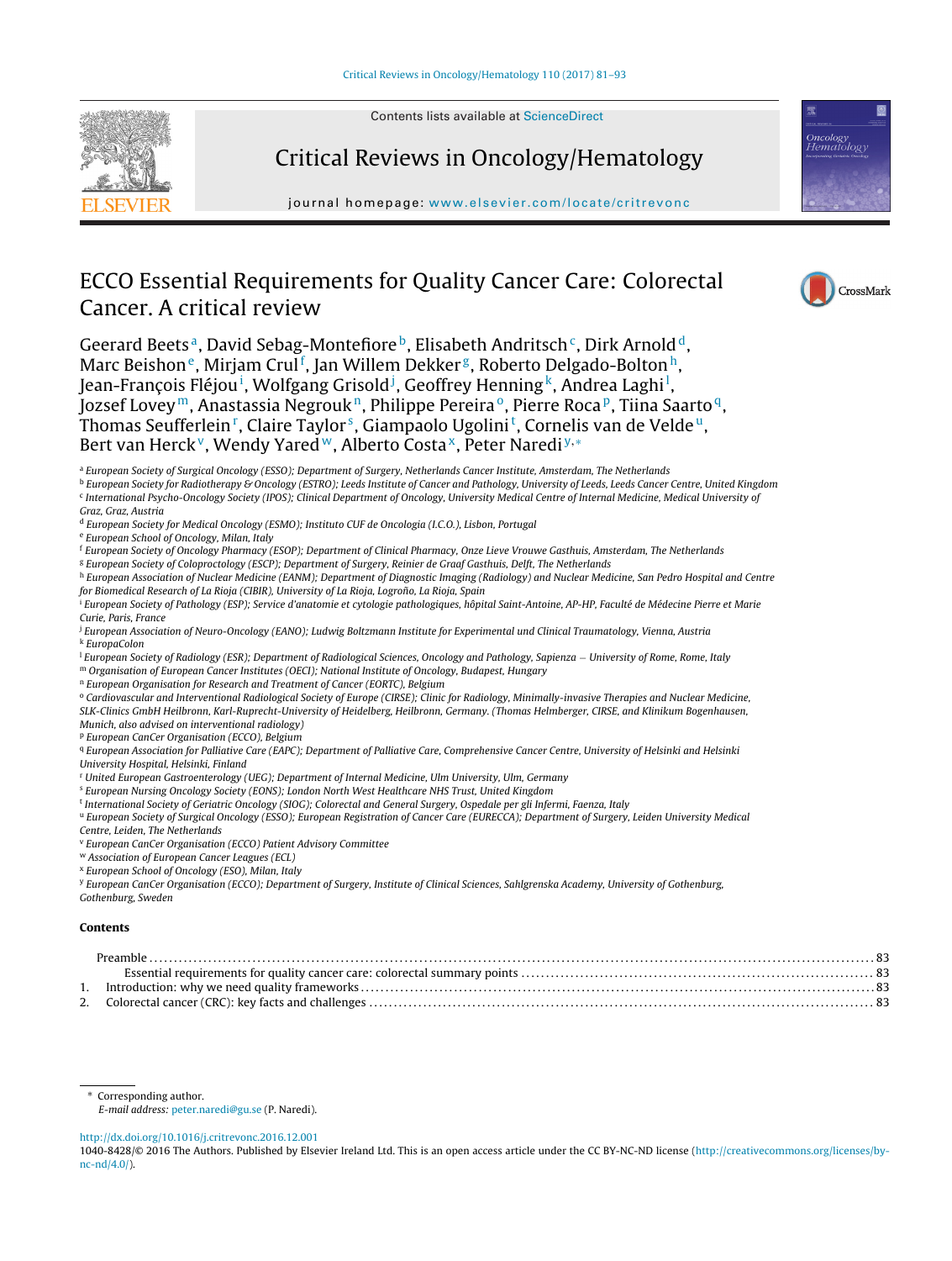|                  | 2.1. |        |  |
|------------------|------|--------|--|
|                  |      | 2.1.1. |  |
|                  |      | 2.1.2. |  |
|                  |      | 2.1.3. |  |
|                  | 2.2. |        |  |
|                  |      | 2.2.1. |  |
|                  |      | 2.2.2. |  |
|                  |      | 2.2.3. |  |
|                  |      | 2.2.4. |  |
| 3.               |      |        |  |
|                  | 3.1. |        |  |
|                  | 3.2. |        |  |
|                  | 3.3. |        |  |
| $\overline{4}$ . |      |        |  |
|                  | 4.1. |        |  |
|                  | 4.2. |        |  |
|                  | 4.3. |        |  |
|                  | 4.4. |        |  |
|                  | 4.5. |        |  |
|                  | 4.6. |        |  |
|                  | 4.7. |        |  |
|                  | 4.8. |        |  |
| 5.               |      |        |  |
|                  | 5.1. |        |  |
|                  | 5.2. |        |  |
|                  | 5.3. |        |  |
|                  | 5.4. |        |  |
|                  | 5.5. |        |  |
|                  | 5.6. |        |  |
|                  | 5.7. |        |  |
|                  | 5.8. |        |  |
| 6.               |      |        |  |
|                  | 6.1. |        |  |
|                  | 6.2. |        |  |
|                  |      | 6.2.1. |  |
|                  | 6.3. |        |  |
|                  | 6.4. |        |  |
| 7.               |      |        |  |
|                  |      |        |  |
|                  |      |        |  |

#### a r t i c l e i n f o

Article history: Received 1 December 2016 Accepted 5 December 2016

## A B S T R A C T

Background: ECCO essential requirements for quality cancer care (ERQCC) are checklists and explanations of organisation and actions that are necessary to give high-quality care to patients who have a specific tumour type. They are written by European experts representing all disciplines involved in cancer care.

ERQCC papers give oncology teams, patients, policymakers and managers an overview of the elements needed in any healthcare system to provide high quality of care throughout the patient journey. References are made to clinical guidelines and other resources where appropriate, and the focus is on care in Europe.

Colorectal cancer: essential requirements for quality care

- Colorectal cancer (CRC) is the second most common cause of cancer death in Europe and has wide variation in outcomes among countries. Increasing numbers of older people are contracting the disease, and treatments for advanced stages are becoming more complex. A growing number of survivors also require specialist support.
- High-quality care can only be a carried out in specialised CRC units or centres which have both a core multidisciplinary team and an extended team of allied professionals, and which are subject to quality and audit procedures. Such units or centres are far from universal in all European countries.
- It is essential that, to meet European aspirations for comprehensive cancer control, healthcare organisations implement the essential requirements in this paper, paying particular attention to multidisciplinarity and patient-centred pathways from diagnosis, to treatment, to survivorship.

Conclusion: Taken together, the information presented in this paper provides a comprehensive description of the essential requirements for establishing a high-quality CRC service. The ECCO expert group is aware that it is not possible to propose a 'one size fits all' system for all countries, but urges that access to multidisciplinary units or centres must be guaranteed for all those with CRC.

© 2016 The Authors. Published by Elsevier Ireland Ltd. This is an open access article under the CC BY-NC-ND license [\(http://creativecommons.org/licenses/by-nc-nd/4.0/](http://creativecommons.org/licenses/by-nc-nd/4.0/)).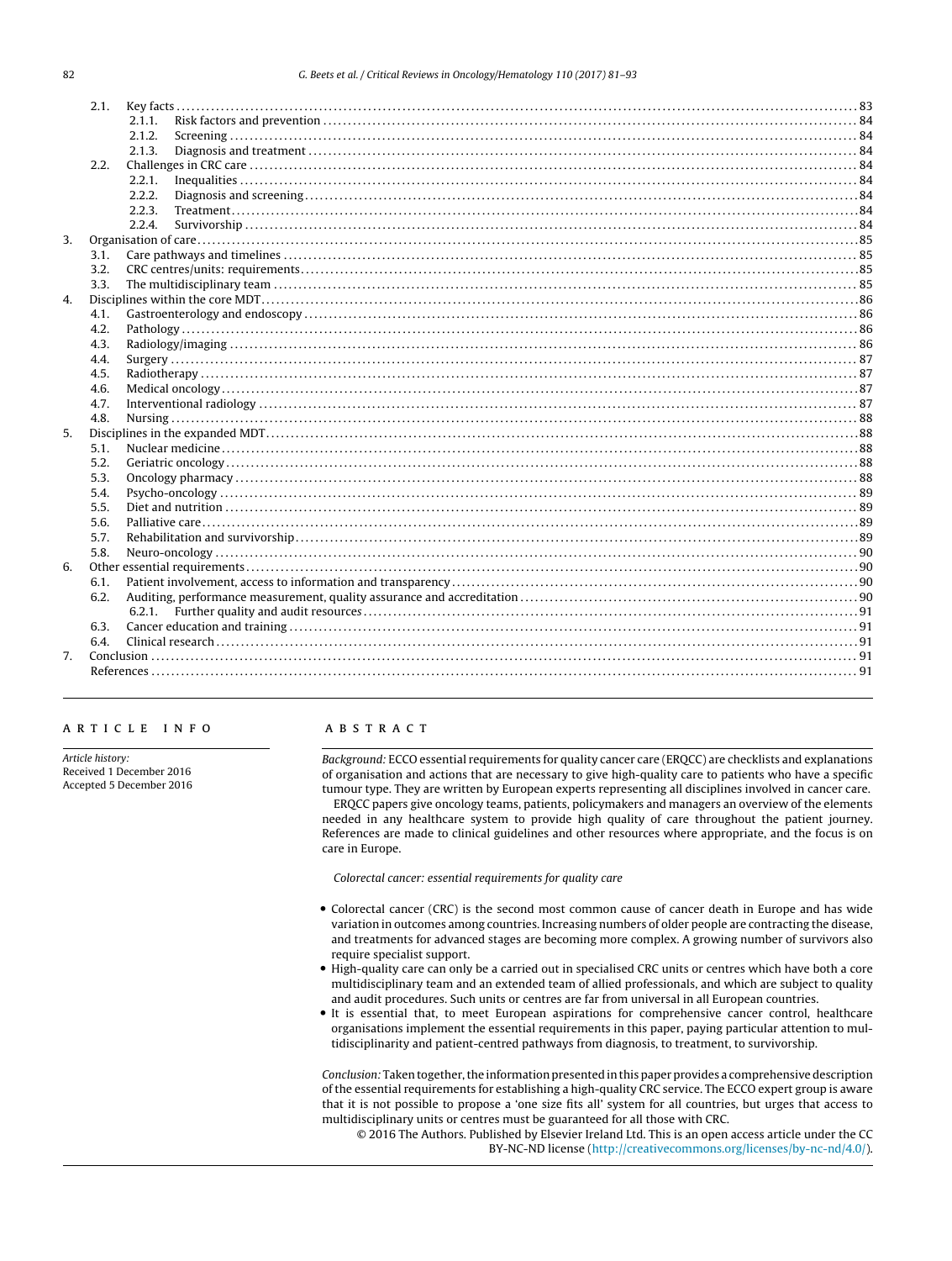#### **Preamble**

ECCO essential requirements for quality cancer care (ERQCC) are checklists and explanations of organisation and actions that are necessary to give high-quality care to patients who have a specific tumour type.

They are primarily organisational recommendations, not clinical guidelines, and are intended to give oncology teams, patients, policymakers and managers, an overview of the elements needed in any healthcare system to provide high quality of care throughout the patient journey. References are made to clinical guidelines and other resources where appropriate, and the focus is on care in Europe.

The foundation of this ECCO requirements series is the concept of quality, which has become increasingly important in all aspects of healthcare, as the population has increasing number of older people needing care, as many new and complex treatments come into use, and as more pressure is put on using resources effectively. Policymakers and patients need to know that their healthcare workforce, technology and facilities are configured optimally for each illness. In this context, improving quality of cancer care means delivering care that is timely, safe, effective and efficient; puts the patient at the centre of care; and gives all people equal access to high-quality care.

The structure of the ECCO ERQCC series is the same for each tumour type:

- Introduction: why we need cancer quality frameworks
- Key facts and challenges associated with the tumour type from diagnosis to treatment
- Organisation of care: an overview of the patient pathway and overall requirements to deliver care
- Multidisciplinary working: in more detail, the requirements for core and 'expanded' teams involved in the patient pathway
- Measurement and accountability: quality assurance and audit, patient involvement and access to information.

Essential requirements for quality cancer care: colorectal summary points

- Colorectal cancer (CRC) is the second most common cause of cancer death in Europe and has wide variation in outcomes among countries. Increasing numbers of older people are contracting the disease, and treatments for advanced stages are becoming more complex. A growing number of survivors also require specialist support.
- High-quality care can only be a carried out in specialised CRC units or centres which have both a core multidisciplinary team and an extended team of allied professionals, and which are subject to quality and audit procedures. Such units or centres are far from universal in all European countries.
- It is essential that, to meet European aspirations for comprehensive cancer control, healthcare organisations implement the essential requirements in this paper, paying particular attention to multidisciplinarity and patient-centred pathways from diagnosis, to treatment, to survivorship.

#### **1. Introduction: why we need quality frameworks**

There has been a growing emphasis on driving up quality in cancer organisations, given that there is wide agreement that much care is not accessible, not well coordinated and not based on current evidence. This is the starting point of a report by the US Institute of Medicine (IOM) in 2013 [\(Levit](#page-11-0) et [al.,](#page-11-0) [2013\),](#page-11-0) which is blunt in describing a 'crisis in cancer care delivery', as the growing number

of older people will mean rising cancer incidence and numbers of survivors, while there are pressures on workforces amid rising costs of care and complexity of treatments.

Not least, the IOM notes that the few tools currently available for improving the quality of cancer care − quality metrics, clinical practice guidelines, and information technology – are not widely used and all have serious limitations.

An assessment of the quality of cancer care in Europe was made as part of the first EU Joint Action on Cancer, the European Partnership for Action Against Cancer (EPAAC, [http://www.epaac.eu\)](http://www.epaac.eu), which reported in 2014 that there are important variations in service delivery between and within countries, with repercussions for quality of care. Factors such as waiting times and provision of optimal treatment can explain about a third of the differences in cancer survival, while cancer plans, such as with a national cancer plan that promotes clinical guidelines, professional training and quality control measures, may be responsible for a quarter of the survival differences.

EPAAC paid particular attention to the importance of providing multidisciplinary care for each tumour type, going as far as to issue a policy statement ([Borras](#page-10-0) et [al.,](#page-10-0) [2014\)](#page-10-0) that emphasised the importance of team working, as cancer care is undergoing a 'paradigm shift' from a disease-based approach to a patient centred one, in which increasingly more attention is paid to psychosocial aspects, quality of life, patients' rights and empowerment, comorbidities and survivorship. EPAAC further focused on the establishment of networks of expertise in regions where it is not possible to establish comprehensive centres.

The EU Joint Action on Cancer Control (CANCON, [http://www.](http://www.cancercontrol.eu) [cancercontrol.eu\)](http://www.cancercontrol.eu), which replaced EPAAC from 2014, is also focusing on quality of cancer care and is due to publish in 2017 the European Guide on Quality Improvement in Comprehensive Cancer Control.

Countries have been concentrating expertise for certain tumour types in dedicated centres, or units, such as for childhood and rare cancers, andmost comprehensive cancer centres have teams for the main cancer types. For common adult tumours, however, at European level there has been widespread effort to establish universal, dedicated units only for breast cancer, following several European declarations that set a target of the year 2016 for such care of all women and men with breast cancer to be treated in specialist multidisciplinary centres. While this target has been far from met [\(Cardoso](#page-11-0) et [al.,](#page-11-0) [2016\),](#page-11-0) the view of ECCO's essential requirements expert group is that the direction of travel is for all main tumour types to adopt the principles of such dedicated care.

For colorectal cancer (CRC), this means establishing the care pathways and multidisciplinary teams that are described in this document, and also the same approach to auditing, quality assurance and accreditation of a 'unit' than is emerging in breast cancer, and indeed for CRC in some European countries.

#### **2. Colorectal cancer (CRC): key facts and challenges**

#### 2.1. Key facts

- CRC is a common cancer and the second most common cause of cancer death in Europe (after lung cancer). In 2012, about 447,000 new cases and 215,000 deaths from CRC were estimated, which was 12.2% of all deaths from cancer in Europe [\(Ferlay](#page-11-0) et [al.,](#page-11-0) [2013a\).](#page-11-0)
- CRC is the second most common cancer in women and the third in men, although the number of men who are diagnosed and die each year in Europe is higher than women (in 2012, there were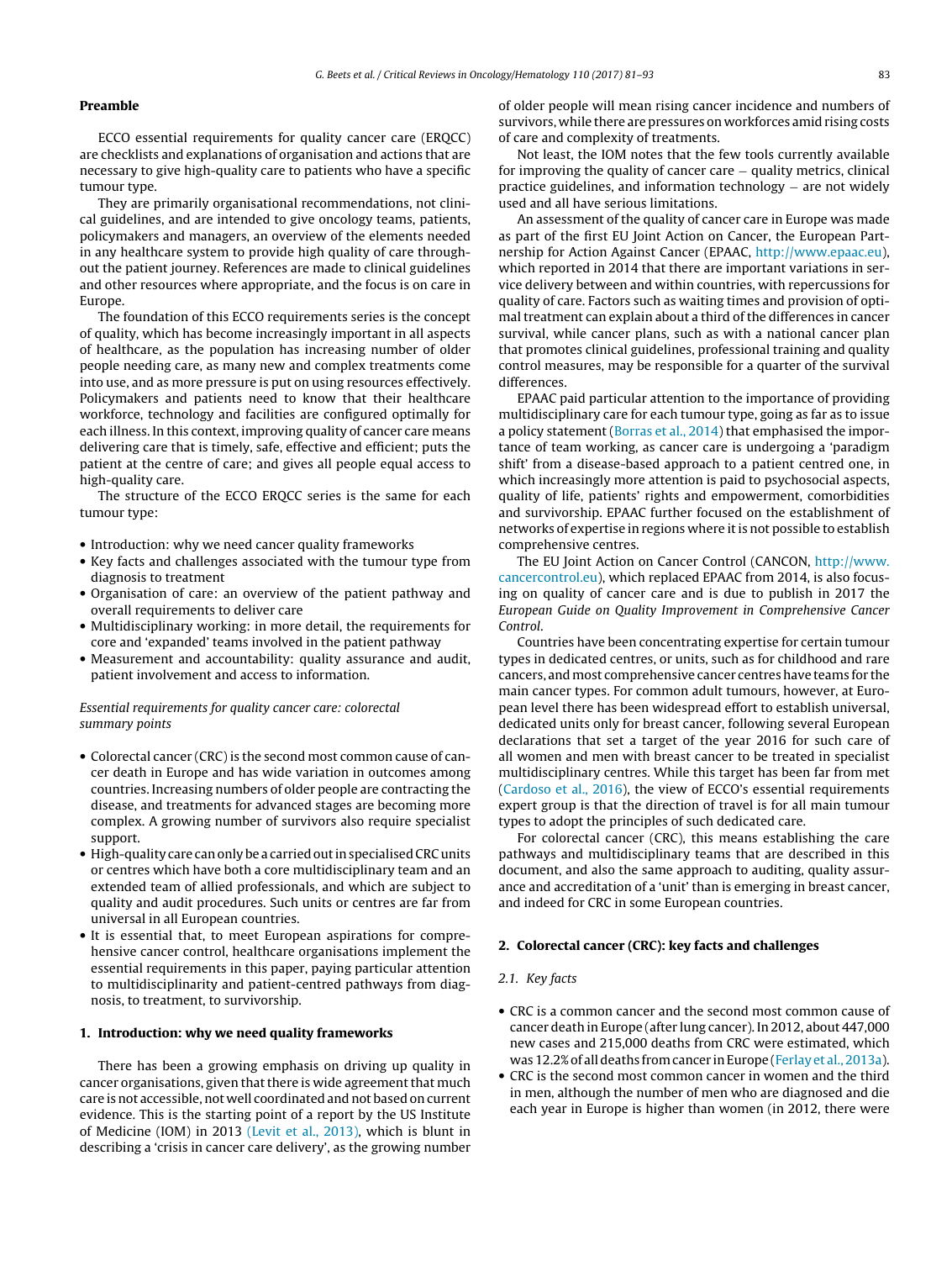about 242,000 new cases in men, 205,000 in women; deaths in that year were 113,000 and 101,000). The risk of contracting CRC for people under the age of 75 in 2012 was 3.51% in Europe (4.48% men, 2.73% women) ([Ferlay](#page-11-0) et [al.,](#page-11-0) [2013b\).](#page-11-0)

• In 2012, the 5-year prevalence of CRC (those alive 5 years after diagnosis), was about 1.2 million in Europe, showing that there is a large population of survivors. The 5-year survival rate for Europe was 57% for colon and 56% for rectal cancer according to the Eurocare-5 study ([Holleczek](#page-11-0) et [al.,](#page-11-0) [2015\).](#page-11-0) The 5-year survival rate is associated with the stage of CRC at diagnosis, broadly: 90% for local stages, 50% for disease that has spread to lymph nodes, and 10–20% for metastatic disease.

## 2.1.1. Risk factors and prevention

- Risk factors include family history, including inherited disorders; a history of polyps in the bowel and inflammatory bowel disease; lifestyle factors; and age: more than 90% of CRC is diagnosed in people in their 50s and older.
- The risk of developing CRC can be reduced by:
- $\bigcirc$  Avoiding obesity and weight gain around the midsection  $\bigcirc$  Not smoking
- $\bigcirc$  Increasing the intensity and amount of physical activity
- $\bigcirc$  Limiting intake of red and processed meats
- $\bigcirc$  Eating more vegetables and fruits
- $\bigcirc$  Getting the recommended levels of calcium and vitamin D
- ◯ Avoiding excess alcohol
- $\bigcirc$  See for example: American Cancer Society. Can colorectal cancer be prevented? [http://www.cancer.org/cancer/](http://www.cancer.org/cancer/colonandrectumcancer/detailedguide/colorectal-cancer-prevention) [colonandrectumcancer/detailedguide/colorectal-cancer](http://www.cancer.org/cancer/colonandrectumcancer/detailedguide/colorectal-cancer-prevention)[prevention](http://www.cancer.org/cancer/colonandrectumcancer/detailedguide/colorectal-cancer-prevention).

## 2.1.2. Screening

- CRC is one of the few cancers that have evidence for population screening (breast and cervical are the others). Most CRC develops from benign polyps, which can be removed during a colonoscopy. In 2003, the Council of the European Union called on member states to implement screening programmes for CRC in all EU countries.
- The ECCO expert group supports the importance of screening in the prevention and early detection of CRC and also calls on EU member states to ensure that appropriate policies are adopted across Europe to ensure that efficient CRC screening programmes are implemented.

## 2.1.3. Diagnosis and treatment

- Symptoms that often lead to a diagnosis of CRC are change in bowel habit, anaemia, fatigue, rectal bleeding and an abdominal mass. However, as most patients are asymptomatic, screening is of great importance.
- Investigations to detect CRC are colonoscopy, sigmoidoscopy (for the lower colon) and computed tomography (CT) colonography (also called virtual colonoscopy). Biopsy and imaging/pathology reports confirm a diagnosis and the stage of the disease – like most cancers, CRC is categorised into four clinical stages according to Union for International Cancer Control(UICC) classification, from localised to the lining of the colon (stage 1) to spread to other organs (stage 4, or metastatic disease).
- Treatment: most patients with localised (early and locally advanced) CRC have surgery to remove the tumour and any affected lymph nodes. Radiotherapy is used pre-operatively in rectal cancer, but not often in colon cancer as too much healthy tissue can be exposed. Chemotherapy is usually offered postoperatively to people with localised disease with lymph node

involvement to reduce the risk of a recurrence. Patients with metastatic disease should receive systemic treatment, including targeted therapies, depending on characteristics of their disease (including molecular biology). In selected cases, treatment for metastatic disease can include local treatment (surgery, radiotherapy, interventional radiology) and can aim to be curative.

## 2.2. Challenges in CRC care

## 2.2.1. Inequalities

- Countries in Eastern and Central Europe have the lowest survival rates for CRC. In the Eurocare-5 study [\(Ferlay](#page-11-0) et [al.,](#page-11-0) [2013a\),](#page-11-0) the highest 5-year survival for colon cancer was found for patients in Belgium, Germany and Iceland (62%) and lowest for patients in Latvia (43%) (but lower survival than the 57% European average was also observed for patients in Denmark (54%) and Croatia (50%)). For rectal cancer, the highest survival was for patients in Belgium and Switzerland (63%) and lowest for those in Latvia (36%), but low survival was also observed for Croatia (49%) and Slovenia (50%).
- Discrimination by age is significant in CRC because the majority of cases are among older people − about 60% of cases are in those aged 70 and over, with the highest incidence in people in their mid- to late-80s. Providing the current standard of care to older people in all cancers is important and is particularly challenging in CRC, because of the numbers and because there can be several co-morbidities to manage, and consistent partnership with geriatric specialists can be needed.

## 2.2.2. Diagnosis and screening

- Embarrassment and stigma: in some countries and cultures there can be a reluctance to bother doctors, usually primary care GPs, with symptoms of CRC. There is potential to do much more awareness raising on CRC that can involve policymakers, health professionals and patient groups.
- Screening programmes differ widely across Europe. Only a minority of countries have rolled out population screening; others have 'opportunistic', pilot or no programmes.

#### 2.2.3. Treatment

- CRC, as one of the major cancers, is treated by a wide range of healthcare providers but not necessarily by multidisciplinary units and according to guidelines and recognised care pathways.
- Some patients with metastatic CRC can be cured but do not always get the multidisciplinary assessment they should. For the majority of metastatic CRC patients, who cannot be cured, treatment is particularly challenging because of the complex and wide range of treatment options, and for which there are varying grades of evidence of effectiveness. Awareness and availability of treatment options such as targeted therapy also varies among and within countries. In CRC, this is exemplified by campaigns that promote greater awareness of metastatic disease options and testing for biomarkers to determine whether certain therapies are beneficial (for example, Get Personal, [http://www.getpersonal.](http://www.getpersonal.global) [global\)](http://www.getpersonal.global).

## 2.2.4. Survivorship

• The number of cancer survivors is rising quickly, and some CRC survivors suffer for many years from ongoing conditions that result from the primary treatment of their cancer, such as a permanent stoma, bowel and urinary problems, and sexual dys-function [\(Jansen](#page-11-0) et [al.,](#page-11-0) [2011\).](#page-11-0) Specialist supportive care for a growing population of CRC survivors is becoming a major issue.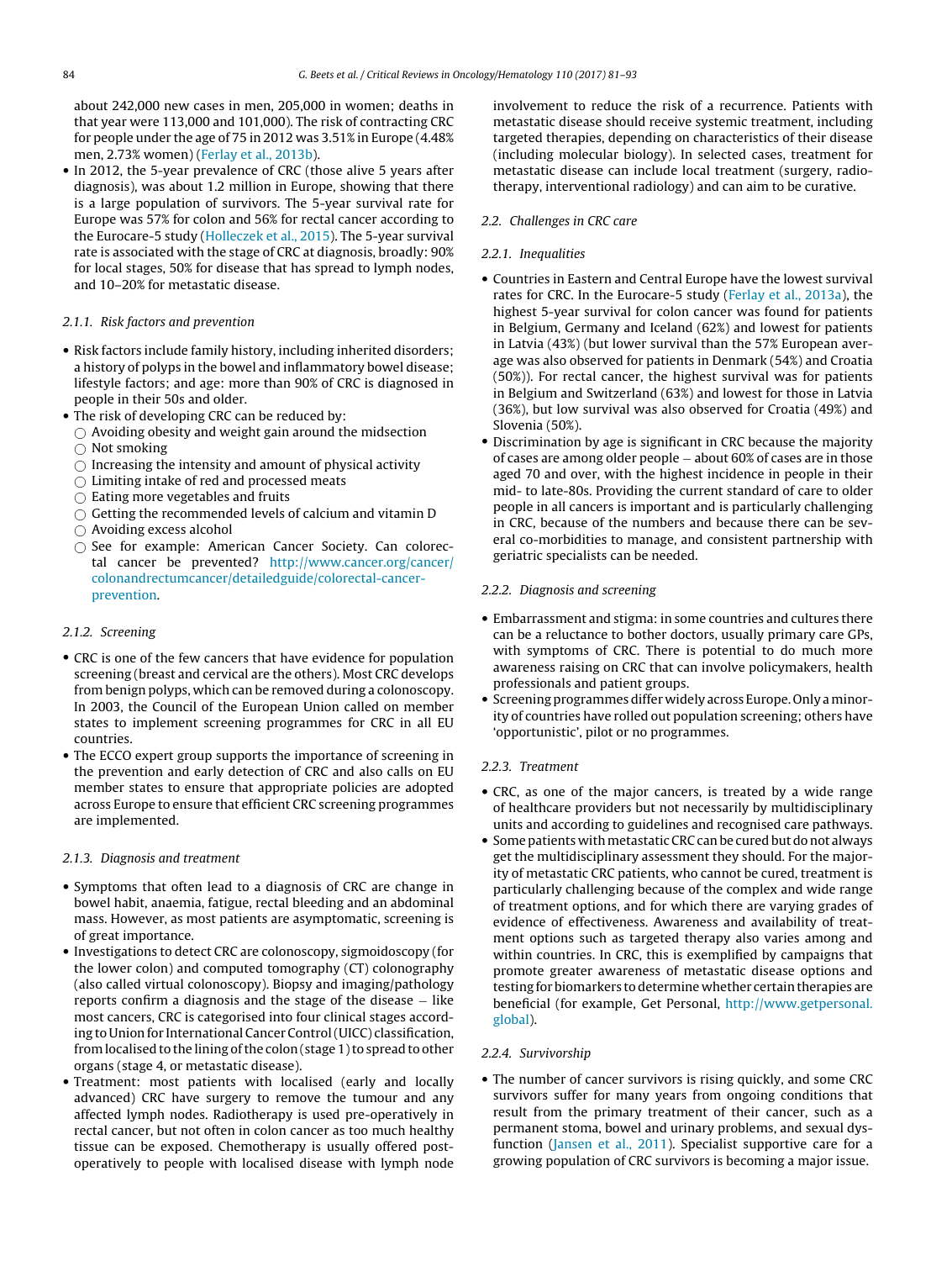# **3. Organisation of care**

Essential requirements for the organisation of CRC care encompass:

- Cancer care pathways
- Timelines of care
- Minimum case volumes
- Multidisciplinary teamworking among core and extended groups of professionals, in a dedicated CRC centre or unit
- Audit, performance measurement, quality assurance of outcomes and care
- Professional education, enrolment in clinical trials and delivery of patient information.

These topics are outlined in the following sections, with reference to national and European resources and clinical guidelines, where appropriate.

#### 3.1. Care pathways and timelines

- Care for colorectal cancer patients should be organised in care pathways that chart the patient's journey from their perspective rather than that of the healthcare system. (The European Pathway Association defines a care pathway as "a complex intervention for the mutual decision making and organisation of care processes for a well-defined group of patients during a well-defined period". This broad definition covers terms such as clinical, critical, integrated and patient pathways that are also often used. See [http://](http://e-p-a.org/care-pathways) [e-p-a.org/care-pathways](http://e-p-a.org/care-pathways).) Pathways should incorporate current evidence set out in national and European guidelines. An exemplar of a CRC pathway is the National Institute for Health and Care Excellence (NICE) pathway (NICE Pathways, Colorectal cancer overview. [http://pathways.nice.org.uk/pathways/colorectal](http://pathways.nice.org.uk/pathways/colorectal-cancer)[cancer](http://pathways.nice.org.uk/pathways/colorectal-cancer)). As the NICE guidance makes clear, the overall pathway for CRC comprises only a few main subsidiary pathways – suspected CRC and referral, information and support for patients, diagnosis, staging, and cancer treatment management.
- Primary care practitioners are the usual referrers of those with suspected CRC and need timely access to hospital specialists and typically a diagnosis is established by endoscopy. In England and Wales, the maximum time for an appointment to check suspected symptoms of all cancers is 2 weeks (NICE Pathways. Suspected cancer recognition and referral: Gastrointestinal tract (lower) cancers. [http://bit.ly/2gzGU58\)](http://bit.ly/2gzGU58). Suspected CRC identified through faecal occult screening programmes is referred in the same time (2 weeks). Other countries have shorter targets: in the Netherlands, the maximum time for an appointment when a malignancy is suspected is 1 week. The ECCO expert group strongly recommends that countries ensure that waiting times are below these times as is the case in several European countries that make urgent referrals within 48 h.
- Acomprehensive examination of screening and diagnosis is available in 'European guidelines for quality assurance in colorectal cancer screening and diagnosis'([European](#page-11-0) [Commission,](#page-11-0) [2010\).](#page-11-0) In England and Wales, about 10% of patients with CRC are currently diagnosed through screening, and 55% following GP referral [\(Healthcare](#page-11-0) [Quality](#page-11-0) [Improvement](#page-11-0) [Partnership,](#page-11-0) [2015\).](#page-11-0)
- Times to report a diagnosis of CRC and the opportunity to start treatment are crucial to the wellbeing of patients to avoid as much anxiety as possible. Guidelines in the Netherlands, for example, state that the maximum time for diagnostic and staging procedures is 3 weeks, and the maximum time from first appointment to first treatment is 6 weeks.
- After a diagnosis, it must be clear to the patient which professional is responsible for each step in the treatment pathways and

who is following the patient during the journey (usually called a case manager or patient navigator). In many countries, case managers during the main stages of treatment are cancer nurses ([Borras](#page-10-0) et [al.,](#page-10-0) [2014\),](#page-10-0) with some being specialists in CRC. There must also be a medical professional responsible for coordinating treatment modalities and specialties, namely the lead oncology specialist. This is usually a surgeon or medical oncologist, depending on local agreements and the stage of the disease.

- Some patients with CRC present as emergencies with an intestinal obstruction or perforation (this can be a significant number in some countries − about 20% of CRC patients in England and Wales). While it is preferable for these patients to be treated by the colorectal team from the start, this is often not possible but care must be transferred to the colorectal team straight after the emergency procedure.
- Follow-up and survivorship are major issues in CRC. Typically, care pathways include surveillance for cancer recurrence but patients often have to seek help elsewhere for long term sideeffects of treatment, by going to both acute and community facilities. Continuity and integration of all care must be implemented as gaps in long-term care can cause much distress ([Jansen](#page-11-0) et [al.,](#page-11-0) [2010\).](#page-11-0)

## 3.2. CRC centres/units: requirements

- It is essential for all patients to be treated in a multidisciplinary centre; that members of the multidisciplinary team see a certain annual number of cases; and that members of the core team dedicate significant time to treating patients with CRC, although requirements vary according to the various disciplines. Based on the existing evidence, the ECCO expert group recommends that for a hospital to be considered as a CRC centre it should manage at least 100 new CRC cases a year.
- There are three patient categories that usually require different levels of expertise and infrastructure:
	- $\bigcirc$  Uncomplicated primary colorectal cancer
	- $\bigcirc$  Locly advanced or recurrent disease
	- $\bigcirc$  Metastatic disease.
- The expertise required for advanced cases often concerns certain surgery, radiotherapy and specialist interventions, and a CRC unit that does not have this expertise or facilities should have close referral cooperation with centres that provide them.
- All CRC units must have a follow-up programme in place in accordance with guidelines.

## 3.3. The multidisciplinary team

Treatment strategies for all patients must be decided on, planned and delivered as a result of consensus among a core multidisciplinary team (MDT) that comprises the most appropriate members for the particular diagnosis and stage of cancer, patient characteristics and preferences, and with input from the extended community of professionals. The heart of this decision making process is normally a weekly or more frequent MDT meeting where patients are discussed with the objective of balancing the recommendations of clinical guidelines with the 'reality' of the individual patient.

To properly treat CRC it is essential to have a core MDT of dedicated health professionals from the following disciplines:

- Gastroenterology/endoscopy
- Pathology
- Radiology/imaging
- Surgery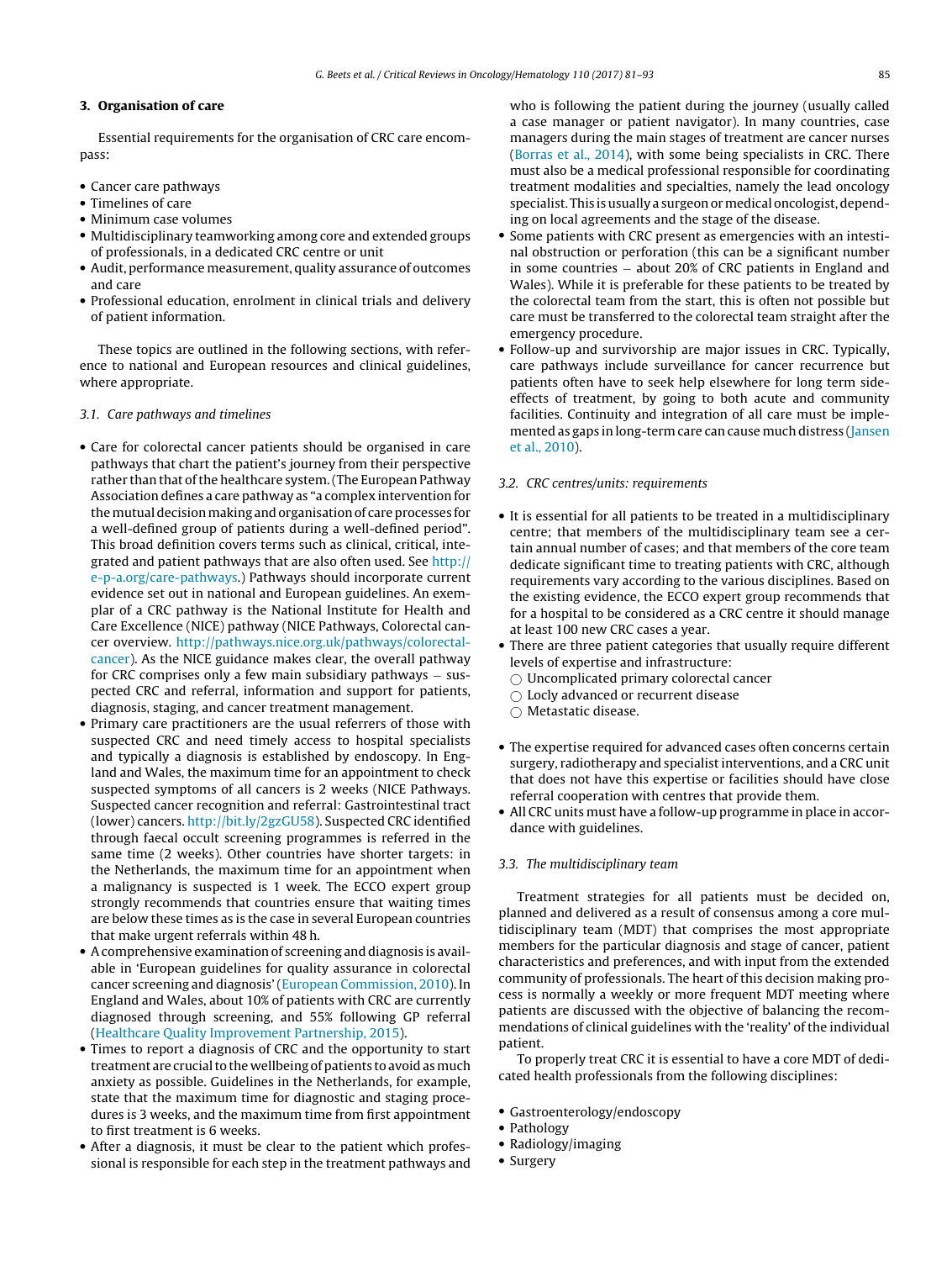- Radiotherapy
- Medical oncology
- Interventional radiology
- Nursing.

This core MDT must discuss:

- All new patients after diagnosis and staging to decide on optimal treatment
- Patients after major treatment, usually surgery, to decide on further treatment (such as adjuvant chemotherapy) and follow-up
- Patients with a recurrence during follow-up to decide on optimal treatment.

In CRC, there are certain patients who do not need to be discussed at a full MDT meeting:

- Cases with a clear decision algorithm, such as early tumours (T1 stage disease), and advanced adenomas (benign polyps in the colon) usually require only gastroenterologists, pathologists and surgeons
- Those with widespread and incurable metastatic disease may need only radiologists, radiation oncologists, surgeons, medical oncologists and palliative care specialists.

The pre-requisite is a clinical pathway for each category that also determines when patients must be discussed at a full multidisciplinary tumour board.

Healthcare professionals from the following disciplines must be available whenever their expertise is required (the 'expanded' MDT):

- Nuclear medicine
- Oncology pharmacy
- Geriatric oncology
- Psycho-oncology
- Diet and nutrition
- Palliative care
- Rehabilitation and survivorship
- Neuro-oncology.

All discussions have to be minuted and decisions documented in a comprehensive and understandable manner, and should become part of patient records. Weekly MDT meetings must be minuted and the annual internal audit must be incorporated into quality learning systems as they develop.

It is essential that all relevant patient data, such as pathology reports, meet quality standards and are available at the time of the MDT meeting.

# **4. Disciplines within the core MDT**

# 4.1. Gastroenterology and endoscopy

The role of the gastroenterologist/endoscopist is to:

- Advise on all means of primary and secondary prevention of CRC
- Perform relevant colonoscopies (including after surgery if needed) and palliative procedures when required, such as colonic stents
- Treat polyps and early lesions
- Identify and follow up patients at high risk for of developing CRC
- Manage long- and short-term gastrointestinal side-effects of treatment

• In some countries and settings, gastroenterologists are also responsible for systemic therapy (see also section on medical oncology).

Essential requirements:

- A gastroenterologist/endoscopist must have a qualification in diagnostic and interventional colonoscopy (e.g. according to number of procedures performed a year, completeness of procedures, adenoma detection rate, number of polyps removed, as specified by country regulations) (Kamiński et [al.,](#page-11-0) [2014;](#page-11-0) [Rees](#page-11-0) et [al.,](#page-11-0) [2016;](#page-11-0) [Bretthauer](#page-11-0) et [al.,](#page-11-0) [2016\).](#page-11-0)
- In countries where systemic treatment of gastrointestinal cancer is carried out by gastroenterologists, they must have a qualification and expertise in the systemic treatment of CRC and the management of side-effects (e.g. as demonstrated by a certain number of chemotherapeutic cycles and targeted agents given each year). They must also follow up after surgery to make sure that adjuvant treatment, for example, is applied whenever it is indicated.
- 4.2. Pathology

Pathology, including molecular pathology, is playing an increasingly critical role in the diagnosis of CRC. The role of the pathologist is to conduct a detailed study of the tumour based on the sample taken from the biopsy and to prepare a pathology report for discussion at the MDT.

Essential requirements:

- The pathologist must have expertise in reporting on CRC preoperative biopsies and surgical specimens: they must know recently published guidelines and reviews on pathological CRC reporting ([Nagtegaal,](#page-11-0) [2015\)](#page-11-0) and their pathology reports must contain a list of items as recommended by professional organisations [\(Quirke](#page-11-0) et [al.,](#page-11-0) [2011\).](#page-11-0) The use of structured (or synoptic) reports is strongly encouraged (see examples from the Royal College of Pathology in the UK and the Royal College of Pathologists of Australasia) ([Loughrey](#page-11-0) et [al.,](#page-11-0) 2014; Royal College [of](#page-11-0) [Pathologists](#page-11-0) of Australasia, [2013\).](#page-11-0)
- With the increasing importance of molecular data in therapeutic decisions, access to an accredited molecular pathology laboratory must be guaranteed, although it may not be on site.

## 4.3. Radiology/imaging

Radiology/imaging plays a critical role in diagnosing (including screening), staging and follow-up of CRC, and personalised treatment. The role of the radiologist is to perform radiology procedures for screening, diagnosis, staging and follow-up of CRC using the most appropriate imaging test depending on the clinical scenario (including cancer location and clinical presentation, i.e., emergency, elective).

Essential requirements:

- The radiologist must have expertise in gastrointestinal imaging
- For rectal cancer, they must know the advantages and limitations of transrectal ultrasound and magnetic resonance (MR) imaging in primary staging and must be able to integrate imaging data with colonoscopy data. They must also know how to assess response after neoadjuvant rectal cancer therapy. This is an evolving area where integration of radiologic, clinical and endoscopic data is mandatory ([Beets-Tan](#page-10-0) et [al.,](#page-10-0) [2013\)](#page-10-0)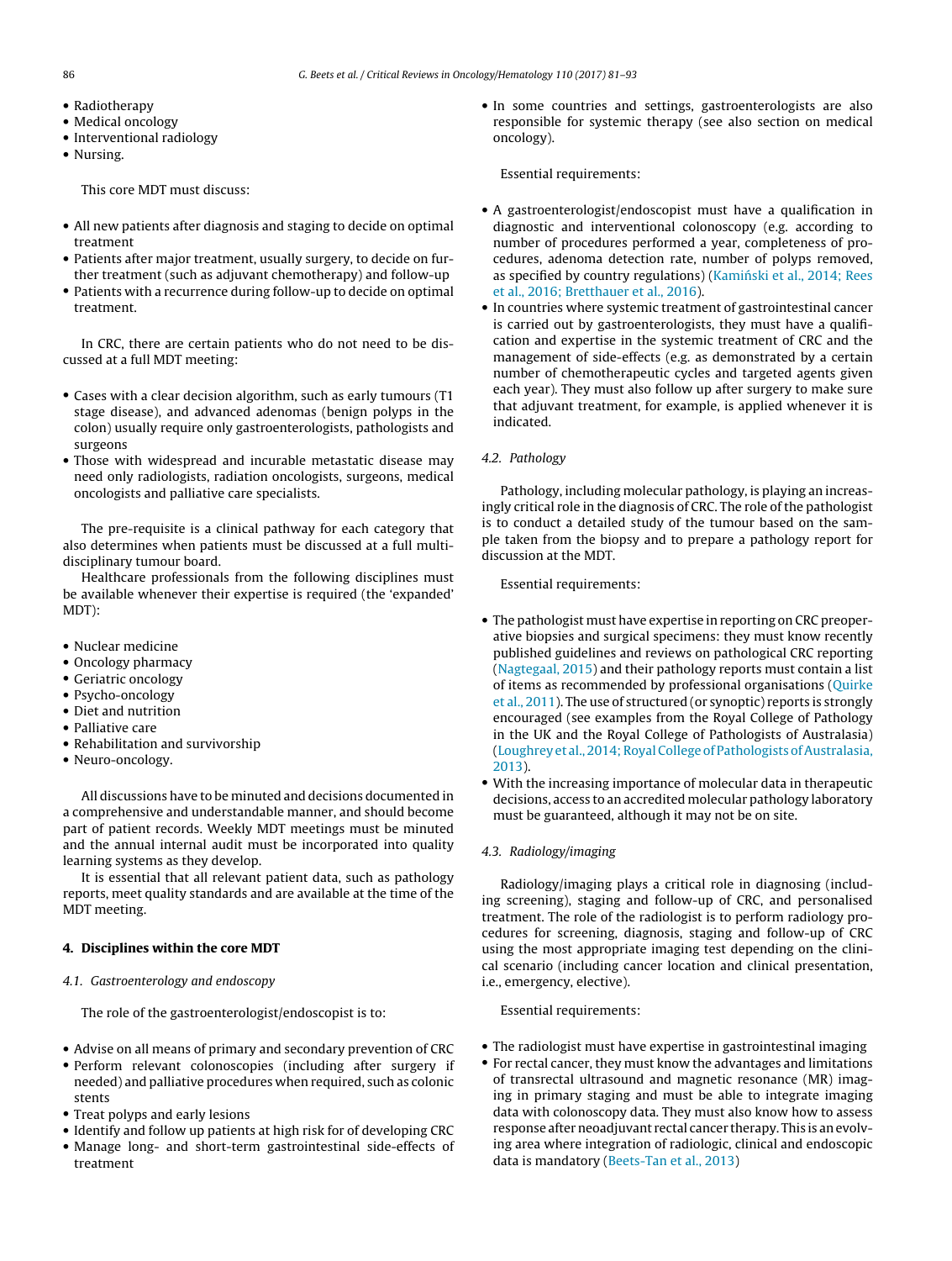- As colon cancer staging is based mainly on computed tomography (CT) findings, knowledge of state-of-the-art CT protocols, including CT colonography (also called virtual colonoscopy) [\(Neri](#page-11-0) et [al.,](#page-11-0) [2013\)](#page-11-0) is required. Expertise in liver contrast-enhanced ultrasound (CEUS) and MR imaging, with the use of hepato-specific contrast agents, is also needed as these methods may be necessary to characterise a focal liver lesion and to provide a disease balance before surgery for liver metastases ([van](#page-12-0) [Kessel](#page-12-0) et [al.,](#page-12-0) [2012\)](#page-12-0)
- The radiologist must know when to refer a patient to nuclear medicine for positron emission tomography (PET)-CT. In that case, nuclear medicine physicians and radiologists must liaise to allow joint patient management, reading and reporting.

#### 4.4. Surgery

Treatment of primary presentation of CRC requires surgery in 80–90% of patients. For patients with metastatic disease and local recurrence, surgery can also be an important part of the treatment. The role of the surgeon is to coordinate the surgical procedure and perioperative care and to perform appropriate surgery as decided in the MDT. In addition, the surgeon can also be the lead oncology specialist who coordinates treatment modalities, mostly in patients who are treated with curative intent.

Essential requirements:

- Surgeons must have expertise in the type of CRC operations they carry out, as there are different requirements for surgical treatment according to the tumour. There are no current guidelines on the minimum number of procedures for each surgeon, but some countries recommend minimum numbers per centre, for example Dutch guidelines state that 50 colonic resections and 20 rectal resections per year per institution should be a minimum requirement for surgery. Locally advanced rectal cancer and metastatic CRC procedures on the liver, lung and peritoneum must be carried out in centres that have the required infrastructure, with a minimum volume of 20 surgical procedures for each procedure ([Van](#page-12-0) [Leersum](#page-12-0) et [al.,](#page-12-0) [2013;](#page-12-0) [SONCOS](#page-12-0) [\(Dutch](#page-12-0) [foundation](#page-12-0) [for](#page-12-0) [oncological](#page-12-0) [collaboration\),](#page-12-0) [2016;](#page-12-0) [National](#page-12-0) [Institute](#page-12-0) [for](#page-12-0) [Health](#page-12-0) [and](#page-12-0) [Care](#page-12-0) [Excellence,](#page-12-0) [2014;](#page-12-0) [Are](#page-12-0) et [al.,](#page-12-0) [2016\)](#page-12-0)
- There must be at least two experienced colorectal surgeons who dedicate a significant proportion of their time to colorectal procedures, including cancer surgery
- There must be perioperative care programmes that include anaesthesiologists, nurses and dieticians
- An intensive care unit must be available on-site.

#### 4.5. Radiotherapy

Radiotherapy is often used before surgery in rectal cancer to facilitate curative resection with clear margins and to reduce the risk of local recurrence. It can be selectively used after surgery in a small minority of patients with high risk factors for local recurrence who did not receive pre-operative treatment. Decision-making is multidisciplinary and takes many factors into account ([Valentini](#page-12-0) et [al.,](#page-12-0) [2014;](#page-12-0) [Glimelius](#page-12-0) et [al.,](#page-12-0) [2013;](#page-12-0) [National](#page-12-0) [Institute](#page-12-0) [for](#page-12-0) [Health](#page-12-0) [and](#page-12-0) [Care](#page-12-0) [Excellence,](#page-12-0) [2014\).](#page-12-0) Radiotherapy can also help control cancers in people who are not healthy enough for surgery or to ease (palliate) symptoms in people with advanced cancer that has caused an intestinal blockage, bleeding or pain.

Radiation oncologists are responsible for patients' ongoing care and wellbeing, according to these clinical situations. They also determine and prescribe the most suitable dose fractionation of radiation in keeping with national and international guidelines.

Essential requirements:

- Access to radiotherapy must be provided in the centre or through a formal, collaborative agreement
- The radiotherapy centre must have agreed protocols for radiotherapy and concurrent chemo-radiotherapy for rectal cancer and clearly describe their image guidance policy and quality assurance guidelines
- Access to 3D conformal RT and IMRT, where clinically indicated, must be available and delivered according to clearly defined protocols. Centres must have access to stereotactic ablative radiotherapy (SABR) where clinically indicated and according to agreed referral and treatment guidelines
- Radiation oncologists must be responsible for follow-up and management of late toxicity and survivorship issues. Protocols must be in place for the management of late toxicity including bowel, urinary and sexual dysfunction.

#### 4.6. Medical oncology

Medical oncology plays an important role in the general management of CRC patients − and specifically of CRC patients with advanced and metastatic disease (stages 3 and 4) and in selected high-risk patients with stage 2 disease. In these situations, the medical oncologist is the lead oncology specialist. The role of the medical oncologist is to:

- Coordinate all aspects of multimodal drug treatment, which may include coordination of clinical and molecular diagnostics, and indication setting and distribution of treatment with systemic therapies (such as chemotherapy, monoclonal antibodies, signal-transduction inhibitors and, potentially in the future, immunotherapies) and to carry out indication setting for multimodal treatment and discuss treatment goals with the patient and other professionals
- Initiate and coordinate symptom-related management in cooperation with specialists who manage tumour or disease-related symptoms (palliative and symptomatic treatment), and rehabilitation and survivorship.

Essential requirements:

- Medical oncologists treating CRC must have in-depth understanding of the prognostic and predictive clinical and molecular factors that contribute to indication setting and treatment intensity and duration of drug therapies. These factors comprise both clinical risk factors and molecular factors and must be considered with clinical goals and other, non-disease related factors and patient preferences. Medical oncology for CRC is increasingly complex, as evidenced in the latest clinical guidelines for metastatic disease ([Labianca](#page-11-0) et [al.,](#page-11-0) [2013;](#page-11-0) [Glimelius](#page-11-0) et [al.,](#page-11-0) [2013;](#page-11-0) [Van](#page-11-0) [Cutsem](#page-11-0) et [al.,](#page-11-0) [2016\)](#page-11-0)
- They must have in-depth knowledge of the interaction of cancer specific treatments with other conditions (such as comorbidities and their management). This includes supportive treatment for management of pain, gastrointestinal symptoms and side-effects of systemic therapy.

#### 4.7. Interventional radiology

Interventional radiology plays a central role in the treatment of patients with metastatic CRC. The role of the interventional radiologist is to: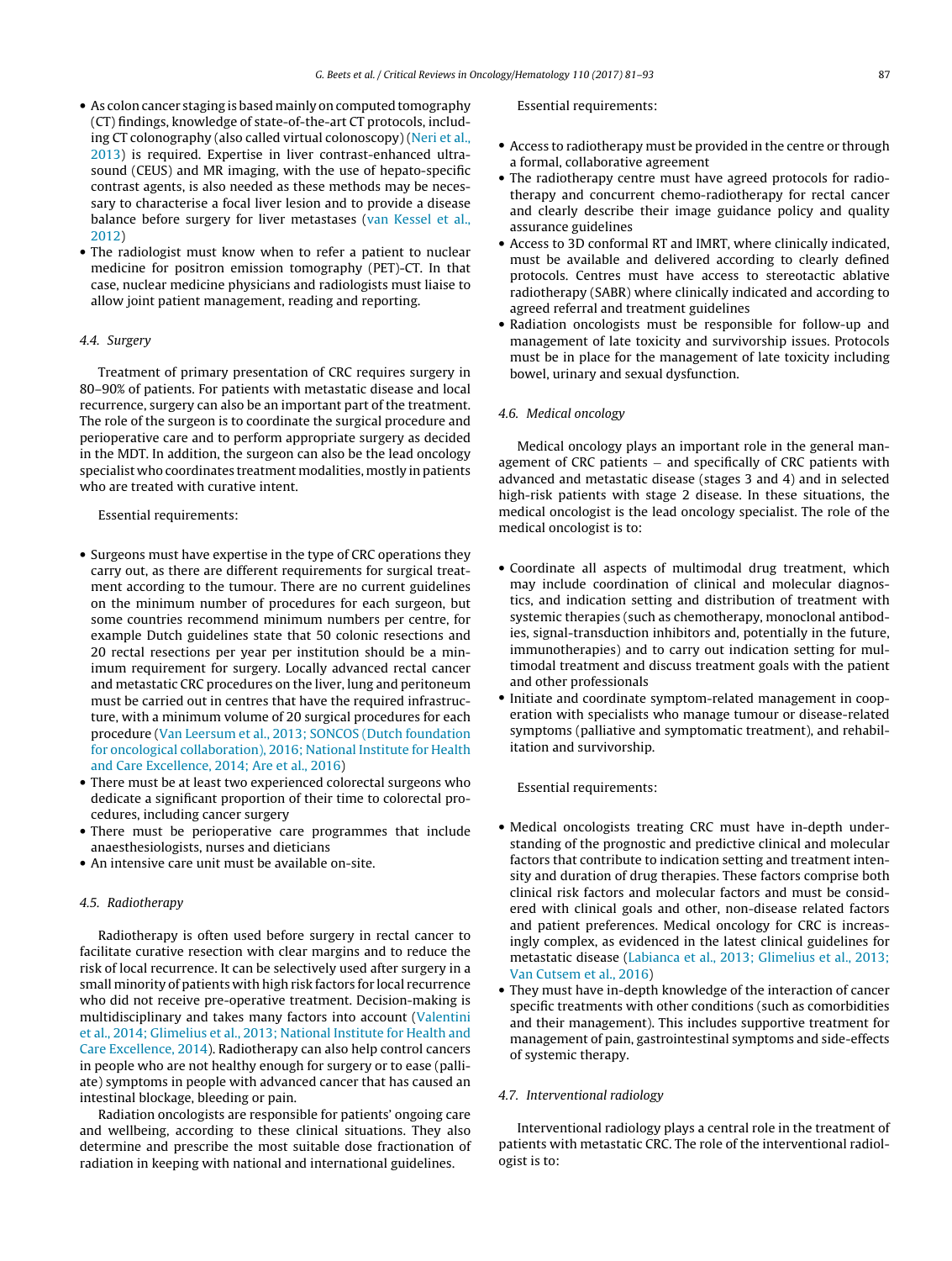- When indicated, perform biopsies on unclear hepatic, pulmonary or musculoskeletal lesions
- Participate in the MDT to support combined therapies in patients with metastatic disease, e.g. surgery and ablation or systemic treatment and radioembolisation (for the latter, with the nuclear medicine physician)
- Perform minimally-invasive therapies according to the MDT's decision.

Essential requirements:

- The interventional radiologist must discuss the role and propose use of local ablative techniques for treating liver or lung or bone metastases not amenable to, or combined with, surgery or radiotherapy
- They must be able to perform not only percutaneous thermal ablation (e.g. radiofrequency, microwave), but also transarterial bland or transarterial chemoembolisation (including drugloaded particles), radioembolisation (e.g. yttrium-90 labelled particles) and cementoplasty ([Gillams](#page-11-0) et [al.,](#page-11-0) [2015;](#page-11-0) [Tanis](#page-11-0) et [al.,](#page-11-0) [2012;](#page-11-0) [de](#page-11-0) [Baère](#page-11-0) et [al.,](#page-11-0) [2015\).](#page-11-0) A minimum of 100 interventions a year is required for the German Certificate of Interventional Radiology.

#### 4.8. Nursing

Nursing a person with CRC requires a range of roles. Nurses use communication, technical and observation skills to conduct a holistic assessment to identify and then address physical, psychological and social needs throughout the care pathway. They promote patient autonomy and self-management where possible, through personalised information and support. Due to the increasing complexity of care, there is a requirement for highly-specialised cancer nursing ([National](#page-11-0) [Cancer](#page-11-0) [Action](#page-11-0) [Team,](#page-11-0) [2010;](#page-11-0) [Macmillan](#page-11-0) [Cancer](#page-11-0) [Support,](#page-11-0) [2011\).](#page-11-0) Extended nursing roles for CRC (often known as nurse practitioners) are now common in some countries and they include performing endoscopy, stoma care, and delivering systemic treatments and survivorship care,including organising surveillance on consequences of treatment.

Essential requirements:

- Nurses working in CRC centres must have insight into each patient's experience of their disease, treatment and side-effects
- They must provide information and education to the patient and family and be the point of contact for them where they act as case managers
- Nurses must act in the best interest of the patient and their family to help coordinate the diagnosis, treatment and after-care of a person with CRC
- They must represent the patient's psychosocial needs and preferences within the MDT
- Nurses must help make referrals to other services, such as to a psychologist if there is a concern about distress.

## **5. Disciplines in the expanded MDT**

#### 5.1. Nuclear medicine

There is evidence for the efficacy of FDG-PET and FDG-PET/CT in selected clinical indications in CRC for restaging (detection of local recurrence ([Maas](#page-11-0) et [al.,](#page-11-0) [2011\),](#page-11-0) metastases [\(Maffione](#page-11-0) et [al.,](#page-11-0) [2015\),](#page-11-0) local recurrence or metastases in the case of rising tumour markers with negative first-line imaging with CT/MRT); and treatment response evaluation (assessment of response of metastases after chemotherapy, early assessment of metastases during chemotherapy, assessment of efficacy of neoadjuvant therapy for advanced rectal carcinoma, assessment of efficacy of localised minimally invasive therapy).

The role of the nuclear medicine physician is to oversee all aspects of PET/CT for patients who require this procedure, including indications, multidisciplinary algorithms and management protocols [\(Boellaard](#page-10-0) et [al.,](#page-10-0) [2015\).](#page-10-0)

Essential requirements:

- Nuclear medicine physicians with expertise in PET must be available to the MDT. In 2016, most European hospitals have access to PET/CT technology but it should preferably be on-site, be less than 10 years old and ready for radiation treatment planning, and have integrated PACS/RIS and updated workstations
- Conventional nuclear medicine must also be available
- Nuclear medicine must be able to perform daily verification protocols and to react accordingly. Quality-assurance protocols must be in place.An option for ensuring the high quality of PET/CT scanners is provided by the European Association of Nuclear Medicine (EANM) through EARL accreditation.

#### 5.2. Geriatric oncology

As 60% of CRC patients are more than 70 years old and 43% over 75 and given that older individuals may require adapted care and prioritisationof health issues, geriatric oncology plays an important role in care. The role of the geriatric oncologist is to:

- Ensure that older patients are screened for frailty
- Coordinate recommendations to other specialists about the need for personalised treatment for frail patients.

Essential requirements:

- Geriatric oncologists must ensure all older patients are screened with a simple risk-assessment frailty screening tool [\(Decoster](#page-11-0) et [al.,](#page-11-0) [2015\)](#page-11-0) with whenever possible an estimation of life expectancy to allow prioritisation of medical interventions (for example with the ePrognosis colorectal screening survey. http://cancerscreening.eprognosis.org/screening)
- A 'geriatric oncology team' (including geriatricians and other specialists) must be available for all frail patients and their evaluation discussed in MDT meetings to offer personalised treatment ([Papamichael](#page-11-0) et [al.,](#page-11-0) [2015\)](#page-11-0)
- Geriatric oncologists must ensure the early integration of palliative care plans or 'geriatric interventions', especially for frail patients
- Organ preservation strategies for frail rectal cancer patients must be discussed and implemented at the MDT. This includes a number of strategies with reduced invasiveness such as transanal surgical techniques, 'watchful waiting' approach after chemoradiation or locally applied endocavity contact radiation therapy.

#### 5.3. Oncology pharmacy

Oncology pharmacy plays a critical role in the care of CRC patients, given the importance of systemic treatment. The role of the oncology pharmacist is to:

- Liaise with the medical oncologist to discuss pharmaceutical treatment
- Supervise the preparation of oncology drugs.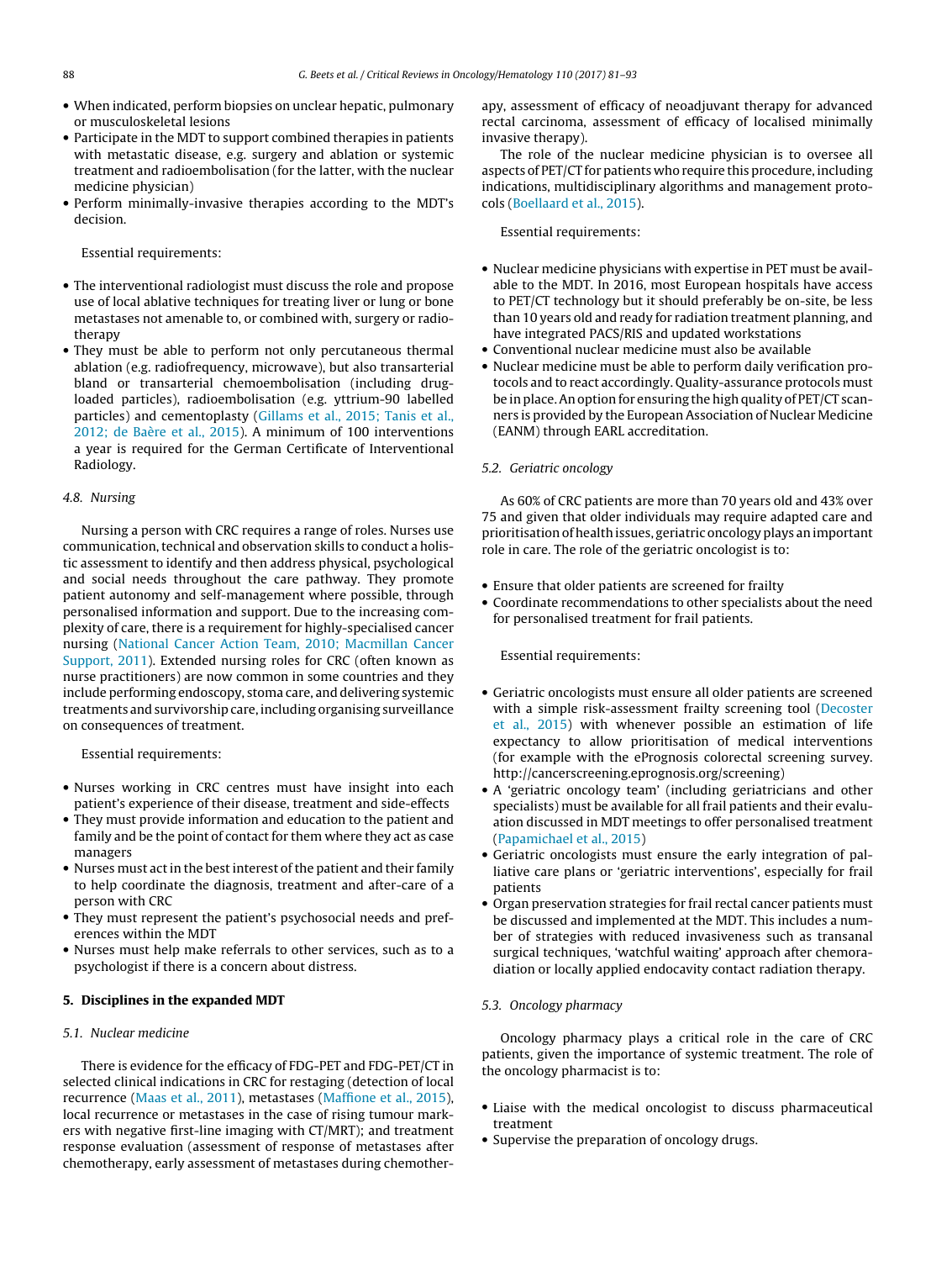Essential requirements:

- Oncology pharmacists must work closely with medical oncologists. They must have experience with interactions with other drugs (CRC patients are often older people and so are likely to have comorbidities); experience with dose adjustments based on liver and kidney function; and knowledge of complementary and alternative medicines. Oncology pharmacists must comply with the European QuapoS guidelines ([European](#page-11-0) [Society](#page-11-0) [of](#page-11-0) [Oncology](#page-11-0) [Pharmacy,](#page-11-0) [2014\)](#page-11-0)
- Oncology drugs must be prepared in the pharmacy and dispensing must take place under the supervision of the oncology pharmacis

## 5.4. Psycho-oncology

About 30% of colorectal cancer patients suffer from severe psychosocial distress: 60% reported mild to severe levels of depression, and 52% mild to severe levels of anxiety [\(Mehnert](#page-11-0) et al., 2014). These conditions can negatively affect clinical factors such as treatment compliance, quality of life and survival. Reduced cognitive and sexual function, and fatigue, can be long-term effects in patients with colorectal cancer even years after diagnosis and treatment, disrupting psychosocial wellbeing [\(El-Shami](#page-11-0) et [al.,](#page-11-0) [2015\).](#page-11-0)

The role of the psycho-oncologist is to:

- Ensure that psychosocial distress, psychological disorders and psychosocial needs are identified by screening, and considered by the MDT
- Promote effective communication between patients, family members and healthcare professionals
- Support patients and family members to cope with multifaceted disease effects
- Evaluate psychosocial care programmes.

Essential requirements:

- Access to a self-administered psychological assessment tool ('distress thermometer') and psychosocial care must be guaranteed at all stages of the disease and its treatment
- Psycho-social care for patients and their families must be provided by psycho-oncologists to ensure comprehensive cancer care.

## 5.5. Diet and nutrition

Qualified nutritional specialists are required in the pre-, -periand postoperative settings of CRC, and also during adjuvant treatment of advanced CRC. The role of the nutritional specialist is to prevent or treat malnutrition, improve or stabilise the nutritional state, maintain performance status, support the tolerability of therapeutic measures, and so positively influence the course of disease ([Arends](#page-10-0) et [al.,](#page-10-0) [2016;](#page-10-0) [Bozzetti](#page-10-0) et [al.,](#page-10-0) [2009\).](#page-10-0)

Essential requirements:

- Nutritional advice must be given to minimise side-effects after surgery such as intestinal discomfort, lack of appetite and risk of malnutrition
- The nutritionist must perform regular nutritional screenings, starting with the first presentation of the patient, to determine a compromised nutritional state as soon as possible. The screening should use validated instruments such as NRS-2002, MUST or SGA
- In cases of malnutrition, a structured assessment must be performed including assessing food intake, total and lean body mass

(e.g. by BIA analysis), performance status and systemic inflammation (e.g. by assessing CRP and/or albumin levels in blood)

• The nutritionist must also determine the reasons for compromised food intake and take appropriate measures to counteract them. This includes enteral and parenteral nutrition in the hospital and at home.

# 5.6. Palliative care

More than one third of the CRC patients suffer from incurable disease and need palliative care in conjunction with cancer treatments to manage distressing clinical complications and symptoms, and improve their quality of life and that of their families [\(Temel](#page-12-0) et [al.,](#page-12-0) [2010;](#page-12-0) [Quill](#page-12-0) [and](#page-12-0) [Abernethy,](#page-12-0) [2013;](#page-12-0) [Hui](#page-12-0) et [al.,](#page-12-0) [2015\).](#page-12-0) Palliative care, as defined by the World Health Organization, applies not only at end of life but throughout cancer care (see [http://www.who.int/](http://www.who.int/cancer/palliative/definition/en) [cancer/palliative/definition/en](http://www.who.int/cancer/palliative/definition/en)).

The role of the palliative specialist is to:

- Be responsible for specialist palliative care and make recommendations to other specialists about symptom control and other conditions
- Identify patients who need palliative care through the systematic assessment of distressing physical, psychosocial and spiritual problems
- Treat disease and treatment-related symptoms such as pain, bowel dysfunctionand dyspnoea, and offer psychosocial and spiritual care
- Incorporate support for family members
- Provide early integrated palliative care in conjunction with cancer specific treatments
- Provide end-of-life care, working with primary care palliative care providers.

Essential requirements:

- There must be a palliative care unit with a specialist team that includes palliative care physicians and specialist nurses, working with social workers, chaplains, psychotherapists, physiotherapists, occupational therapists, dieticians, pain specialists and psycho-oncologists
- All CRC patients with severe symptoms or suffering, or patients with metastatic disease and short life expectancy (under a year), irrespective of the cancer-specific treatment plan, must be introduced to a specialist palliative care team
- To ensure the continuity of care at home, the palliative care team must work with primary care providers.

#### 5.7. Rehabilitation and survivorship

Survivorship, rehabilitation and supportive care are major issues for CRC patients and are increasing in importance as the number of survivors rises. Some CRC survivors suffer for many years from ongoing conditions that result from the primary treatment of their cancer, such as a permanent stoma, bowel and urinary problems, and sexual dysfunction.

Late-effects from treatments and how patients' lives are affected are not well understood. Cancer rehabilitation is crucial in helping people adapt to their condition and maximise function, independence and quality of life. It is every professional's responsibility to anticipate rehabilitation needs before treatment and offer appropriate rehabilitative care to prevent, restore, support or palliate [\(Stubblefield](#page-12-0) et [al.,](#page-12-0) [2013;](#page-12-0) [Berg](#page-12-0) et [al.,](#page-12-0) [2016;](#page-12-0) [Scott](#page-12-0) et [al.,](#page-12-0) [2013\).](#page-12-0)

Return-to-work remains an important topic for many cancer patients when they are identified as 'cured' cases. Work is not only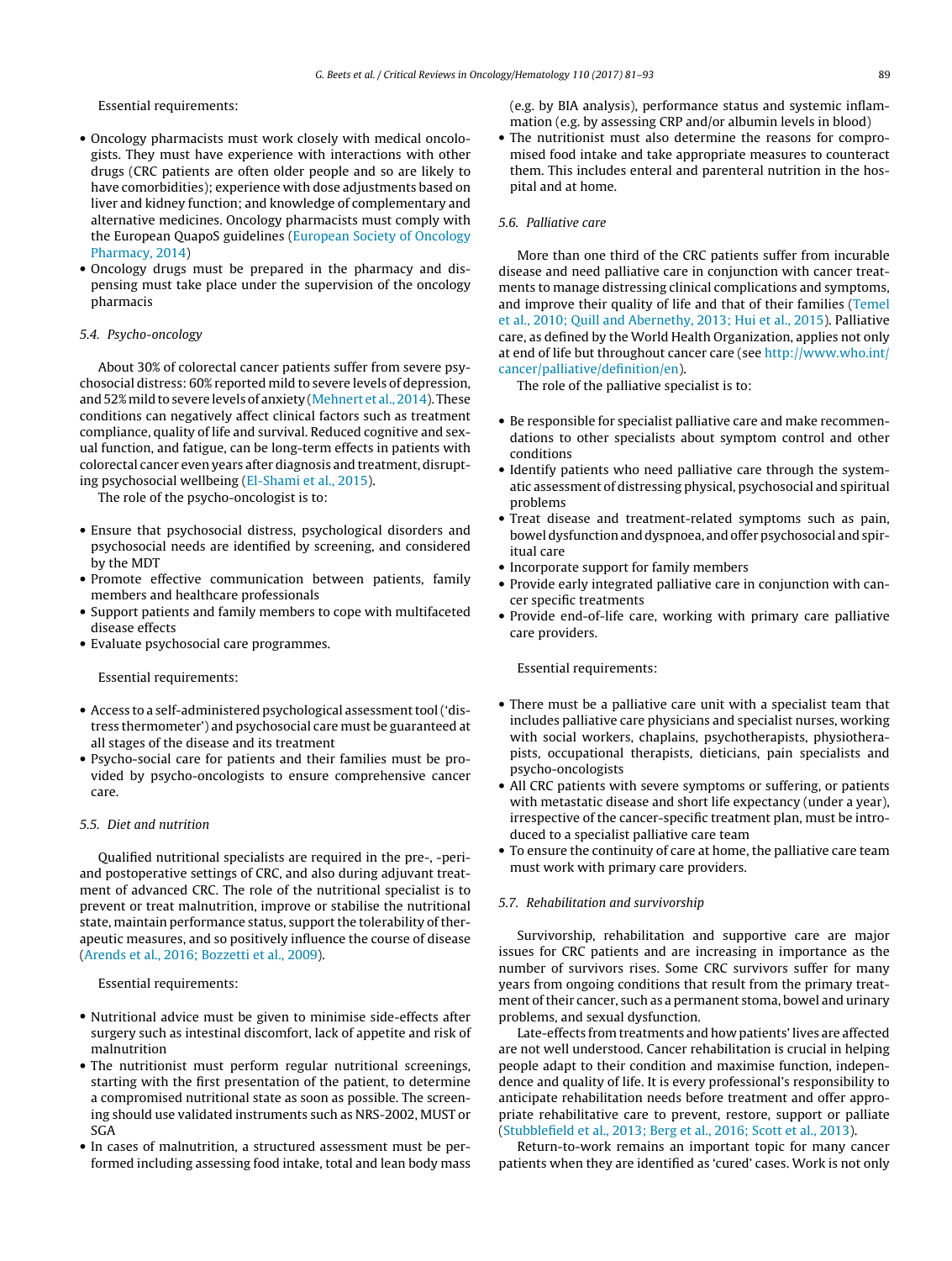an issue with financial implications, but can also help patients to feel better psychologically.

Essential requirements:

- A multidisciplinary team involving clinicians, nurses, psychologists and physiotherapists must discuss with patients how their functioning will develop as the treatment goes and the types of help available for them, e.g. physical activity.
- Patients and their families must also be informed about potential treatment late-effects and how these can be monitored and tackled, e.g. through good post-treatment care and regular screening
- Rehabilitation and survivorship must be integrated into care pathways to ensure the best possible care continues beyond active curative treatment
- Professionals must use a person-centred, goal-setting approach, empowering the patient and their carers to take control of their rehabilitation
- Professionals need to adjust their psychosocial and other supportive care keeping in mind the problems faced by CRC cancer survivors, including ostomy/bowel problems ([McMullen](#page-11-0) et [al.,](#page-11-0) [2016\)](#page-11-0) sexual concerns [\(Downing](#page-11-0) et [al.,](#page-11-0) [2015\)](#page-11-0) and fatigue ([Mota](#page-11-0) et [al.,](#page-11-0) [2012\)](#page-11-0)
- Employers and trade unions must encourage early discussions about the possibilities for employees to return to work after sick leave, such as changing job duties and working hours
- Rehabilitation and survivorship of cancer must be integrated into national cancer plans.

#### 5.8. Neuro-oncology

Colorectal cancer can metastasise into the brain, although rarely. Other types of CRC metastasis relevant to neurology are to the spinal cord, and also local spread involving nervous tissue (e.g. the sacral plexus). A frequent nervous system side-effect from certain CRC drugs is peripheral neuropathy ([Grisold](#page-11-0) et [al.,](#page-11-0) [2012;](#page-11-0) [Park](#page-11-0) et [al.,](#page-11-0) [2013\)](#page-11-0) which is not always reversible and late effects are increasingly observed in long-term survivors. Sensory symptoms, clumsiness, ataxia and neuropathic pain are other disabling symptoms.

The role of the neurologist is to:

- Advise and guide in metastasis to the nervous system
- Advise on neurotoxic effects of chemotherapy
- Assess and treat neuropathies, and take part in pain analysis and treatment (in several countries these can also be the responsibility of pain specialists).

Essential requirements:

- For patients presenting with neurotoxic effects access to a neurologist must be guaranteed, not necessarily on site
- Neurologists must assess neurologic symptoms and treatment effects in CRC patients, with a focus on toxicity and changes/sideeffects on the central nervous system (CNS) and peripheral nervous system. The use of simple composite scores for neuropathies is recommended.

#### **6. Other essential requirements**

#### 6.1. Patient involvement, access to information and transparency

• Patients must be involved in every step of the decision-making process. Their satisfaction with their care must be assessed throughout patient care pathways. It is also essential that patient support organisations are involved whenever relevant. Patients

must be offered information to help them understand the treatment process from the point of diagnosis. They must be supported and encouraged to engage with their health team to ask questions and obtain feedback on their treatment wherever possible.

- Conclusions on each case discussion must be made available to patients and their primary care physician. Advice on seeking second opinions must be supported.
- Cancer healthcare providers must publish on a website, or make available to patients on request, data on centre/unit performance, including:
	- $\bigcirc$  Information services they offer
	- $\bigcirc$  Waiting times to first appointment
	- $\bigcirc$  Pathways of cancer care
	- $\bigcirc$  Numbers of patients and treatments at the centre
	- $\bigcirc$  Clinical outcomes
	- $\bigcirc$  Patient experience measurements
	- $\bigcap$  Incidents/adverse events.

6.2. Auditing, performance measurement, quality assurance and accreditation

- The expanded MDT must meet at least once a year to review the activity of the previous year, discuss changes in protocols and procedures, and improve the performance of the unit/centre.
- To properly assess quality of CRC care, three categories of outcomes must be measured and collected in a database at the level of the CRC centre, and regionally and/or nationally:
	- $\cap$  Clinical outcomes
	- $\bigcap$  Process outcomes
	- Patient-reported outcomes (PROs).

Data measured and collected varies from one country to another but it is recommended that the following outcome data are systematically measured and collected (see also 'Further quality and audit resources', below):

- 5-year overall survival rate
- Complications
- % of preoperative patients discussed in the MDT
- % of postoperative patients discussed in the MDT.

The expert group also recommends that centres develop performance measurement metrics based on the essential requirements in this paper.

• The ECCO expert group also recommends that further attention must be given to patient reported outcome measures (PROMs), to not only agree on which tools should be used, but also to use PROs more systematically as part of discussions and evaluation within the MDT.

To ensure appropriate, timely and high-quality care, a quality management system (QMS) must be in place. It must involve clinical care, strategic planning, human resource management, training etc. The QMS must be accountable at an institutional management level and based on written and agreed documentation such as guidelines, protocols, patient pathways, structured referral systems, and standard operating procedures (SOPs).

The QMS must ensure continuity of care for patients, involvement of patients in cancer care pathways, and reporting of patient outcomes and experience. As part of a QMS, an effective data management and reporting system, and an internal audit system, are necessities. Where available, external national audit and certification systems are to be followed. The ECCO expert group also strongly recommends participation in international accreditation programmes (e.g. Organisation of European Cancer Institutes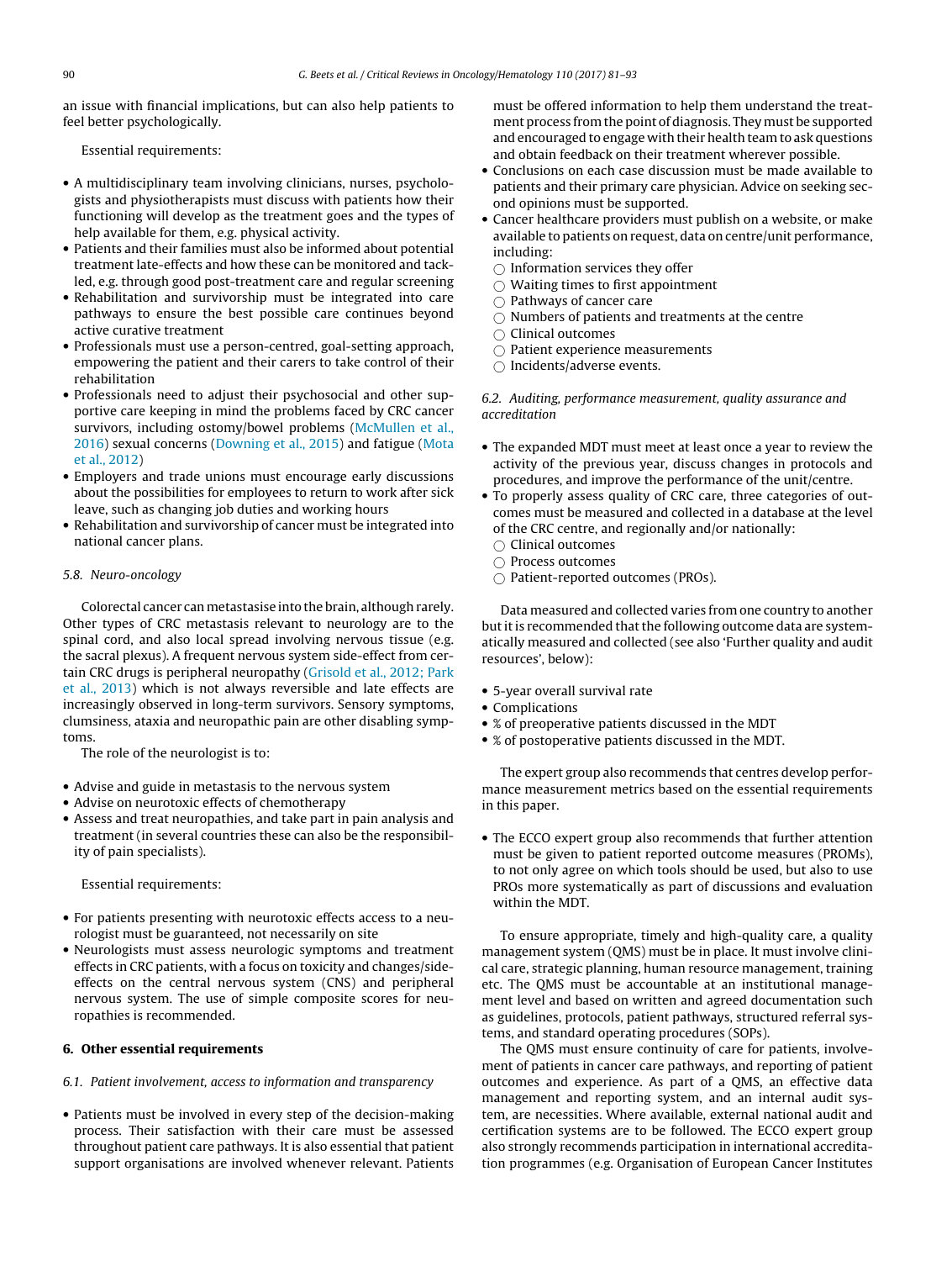<span id="page-10-0"></span>(OECI) accreditation: see http://oeci.selfassessment.nu/cms)[\(Wind](#page-12-0) et [al.,](#page-12-0) [2016\).](#page-12-0)

At European level, a consortium of cancer societies, including ECCO, have started a quality improvement programme, European Registration of Cancer Care (EURECCA), which has initially focused on colorectal cancer. A paper from 2014 [\(Breugom](#page-11-0) et [al.,](#page-11-0) [2014\)](#page-11-0) notes that audits have most commonly focused on surgery, and on rectal surgery in particular, owing to poor outcomes in the 1990s. Several country audit programmes are mentioned – the longest standing is the Norwegian Colorectal Cancer Project, which began in 1993. EURECCA has been identifying a core dataset for audit registries, and held a consensus meeting to draw up CRC multidisciplinary guidelines [\(van](#page-12-0) [de](#page-12-0) [Velde](#page-12-0) et [al.,](#page-12-0) [2014\).](#page-12-0)

It is noted that quality assurance is high in clinical trials of CRC, such as when research was carried out on combining radiotherapy with total mesorectal excision (TME) surgery in rectal cancer, and indeed quality assurance is most advanced in surgery generally. The EURECCA 2014 paper notes that patients treated in trials have better outcomes, and discusses how quality assurance is developing in other disciplines such as radiation oncology, pathology and medical oncology – in the latter, some studies have indicated that about half of patients have received non-evidence based schedules.

And not least, quality assurance applies to the management of MDTs and also to demonstrating cost-effectives of quality improvements.

#### 6.2.1. Further quality and audit resources

- The National Bowel Cancer Audit in England and Wales [\(Healthcare](#page-11-0) [Quality](#page-11-0) [Improvement](#page-11-0) [Partnership,](#page-11-0) [2015\)](#page-11-0) reports on care pathways, referral sources, how patients are treated, the outcomes of surgery and survival, and will include linkages to chemotherapy, radiotherapy and palliative care databases. It uses quality standards from both NICE and the Association of Coloproctology of Great Britain and Ireland.
- Germany has a voluntary certification system for cancer institutions including those that qualify as a multidisciplinary bowel cancer centre. This system currently covers about half of colon cancers and the majority of rectal cancers treated in Germany. The certification guideline for CRC has 197 qualitative and quantitative requirements, such as minimum surgery volumes, as discussed in a paper that concludes that certification leads to a better concentration of treatment-related issues [\(Jannasch](#page-11-0) et [al.,](#page-11-0) [2015\).](#page-11-0) There are regular benchmark reports [\(Wesselman](#page-12-0) et [al.,](#page-12-0) [2014\)](#page-12-0) on the performance of these centres on all items audited annually, and quality indicators are regularly reported and updated. Another requirement for certification is that 5% of CRC patients are included in clinical trials.
- The Dutch Surgical Colorectal Audit in hospitals in the Netherlands increased guideline compliance for diagnostics, preoperative multidisciplinary meetings and standardised reporting, while complication, re-intervention and postoperative mortality rates decreased significantly [\(Van](#page-12-0) [Leersum](#page-12-0) et [al.,](#page-12-0) [2013\).](#page-12-0)
- A study that developed evidence-based quality indicators for CRC in a population setting was published by a Swiss group in 2013 (Bianchi et al., 2013). An important message is that older people must be included.
- A systematic review of the literature on patterns of CRC care in Europe, Australia and New Zealand found there is less treatment for older people and for the less well-off, although wide variability in data collection, health systems and populations made comparisons challenging ([Chawla](#page-11-0) et [al.,](#page-11-0) [2013\).](#page-11-0)

#### 6.3. Cancer education and training

It is essential that each CRC centre provides professional clinical and scientific education on the disease and that at least one person is responsible for this programme. Healthcare professionals working in CRC must also receive training in psychosocial oncology, palliative care, rehabilitation and communication skills. Such training must also be incorporated into postgraduate and undergraduate curriculums for physicians, nurses and other professionals.

# 6.4. Clinical research

Centres treating CRC must have clinical research programmes (either their own research or as a participant in programmes led by other centres). The research portfolio should have both interventional and non-interventional projects and include academic research.

The MDT must assess all new patients for eligibility to take part in clinical trials at the centre or in research networks. For CRC, centres should have at least 10% of all patients included in their research projects or in research performed in other centres. Researchers at other centres should be considered as part of the expanded MDT for at least annual discussion of clinical trial participation. Recent research demonstrates that institutions active in research achieve better outcomes for the entire patient group rather than just the research participants ([Downing](#page-11-0) et [al.,](#page-11-0) [2016\).](#page-11-0)

Older adults are currently underrepresented in cancer clinical trials despite having a disproportionate burden of disease (Kaźmierska, [2013\).](#page-11-0) Strategies to increase the participation of older adults in clinical trials must be implemented and trials designed to take into account their needs.

# **7. Conclusion**

Taken together, the information presented in this paper provides a comprehensive description of the essential requirements for establishing a high-quality CRC service. The ECCO expert group is aware that it is not possible to propose a 'one size fits all' system for all countries, but urges that access to multidisciplinary units or centres must be guaranteed for all those with CRC.

#### **References**

- Are, C., Berman, R.S., Wyld, L., Cummings, C., Lecoq, C., Audisio, R.A., et al., 2016. Global curriculum in surgical oncology. Eur. J. Surg. Oncol. 42 (6), 754–766, [http://dx.doi.org/10.1016/j.ejso.2016.04.005.](dx.doi.org/10.1016/j.ejso.2016.04.005)
- Arends, J., Bachmann, P., Baracos, V., Barthelemy, N., Bertz, H., Bozzetti, F., et al., 2016. ESPEN guidelines on nutrition in cancer patients. Clin. Nutr. S0261–5614 (16), 30181–30189, [http://dx.doi.org/10.1016/j.clnu.2016.07.015.](dx.doi.org/10.1016/j.clnu.2016.07.015)
- Beets-Tan, R.G., Lambregts, D.M., Maas, M., Bipat, S., Barbaro, B., Caseiro-Alves, F., et al., 2013. Magnetic resonance imaging for the clinical management of rectal cancer patients: recommendations from the 2012 European Society of Gastrointestinal and Abdominal Radiology (ESGAR) consensus meeting. Eur. Radiol. 23 (9), 2522–2531, [http://dx.doi.org/10.1007/s00330-013-2864-4](dx.doi.org/10.1007/s00330-013-2864-4).
- Berg, L., Nolbris, M.J., Koinberg, I., Melin-Johansson, C., Möller, A., Ohlén, J., 2016. Characterisation of cancer support and rehabilitation programmes: a Swedish multiple case study. Open Nurs. J. 8, 1–7, [http://dx.doi.org/10.2174/](dx.doi.org/10.2174/1874434601408010001) [1874434601408010001](dx.doi.org/10.2174/1874434601408010001).
- Bianchi, V., Spitale, A., Ortelli, L., Mazzucchelli, L., Bordoni, A., 2013. The QC3 CRC Working Group. Quality indicators of clinical cancer care (QC3) in colorectal cancer. BMJ Open 3, e002818, [http://dx.doi.org/10.1136/bmjopen-2013-](dx.doi.org/10.1136/bmjopen-2013-002818) [002818](dx.doi.org/10.1136/bmjopen-2013-002818).
- Boellaard, R., Delgado-Bolton, R., Oyen, W.J., Giammarile, F., Tatsch, K., Eschner, W., et al., 2015. FDG PET/CT: EANM procedure guidelines for tumour imaging: version 2.0. Eur. J. Nucl. Med. Mol. Imaging 42 (2), 328–354, [http://dx.doi.org/](dx.doi.org/10.1007/s00259-014-2961-x) [10.1007/s00259-014-2961-x.](dx.doi.org/10.1007/s00259-014-2961-x)
- Borras, J.M., Albreht, T., Audisio, R., Briers, E., Casali, P., Esperou, H., et al., 2014. Policy statement on multidisciplinary cancer care. Eur. J. Cancer 50 (3), 475–480, [http://dx.doi.org/10.1016/j.ejca.2013.11.012.](dx.doi.org/10.1016/j.ejca.2013.11.012)
- Bozzetti, F., Arends, J., Lundholm, K., Micklewright, A., Zurcher, G., Muscaritoli, M., 2009. ESPEN guidelines on parenteral nutrition: non-surgical oncology. Clin. Nutr. 28 (4), 445–454, [http://dx.doi.org/10.1016/j.clnu.2009.04.011](dx.doi.org/10.1016/j.clnu.2009.04.011).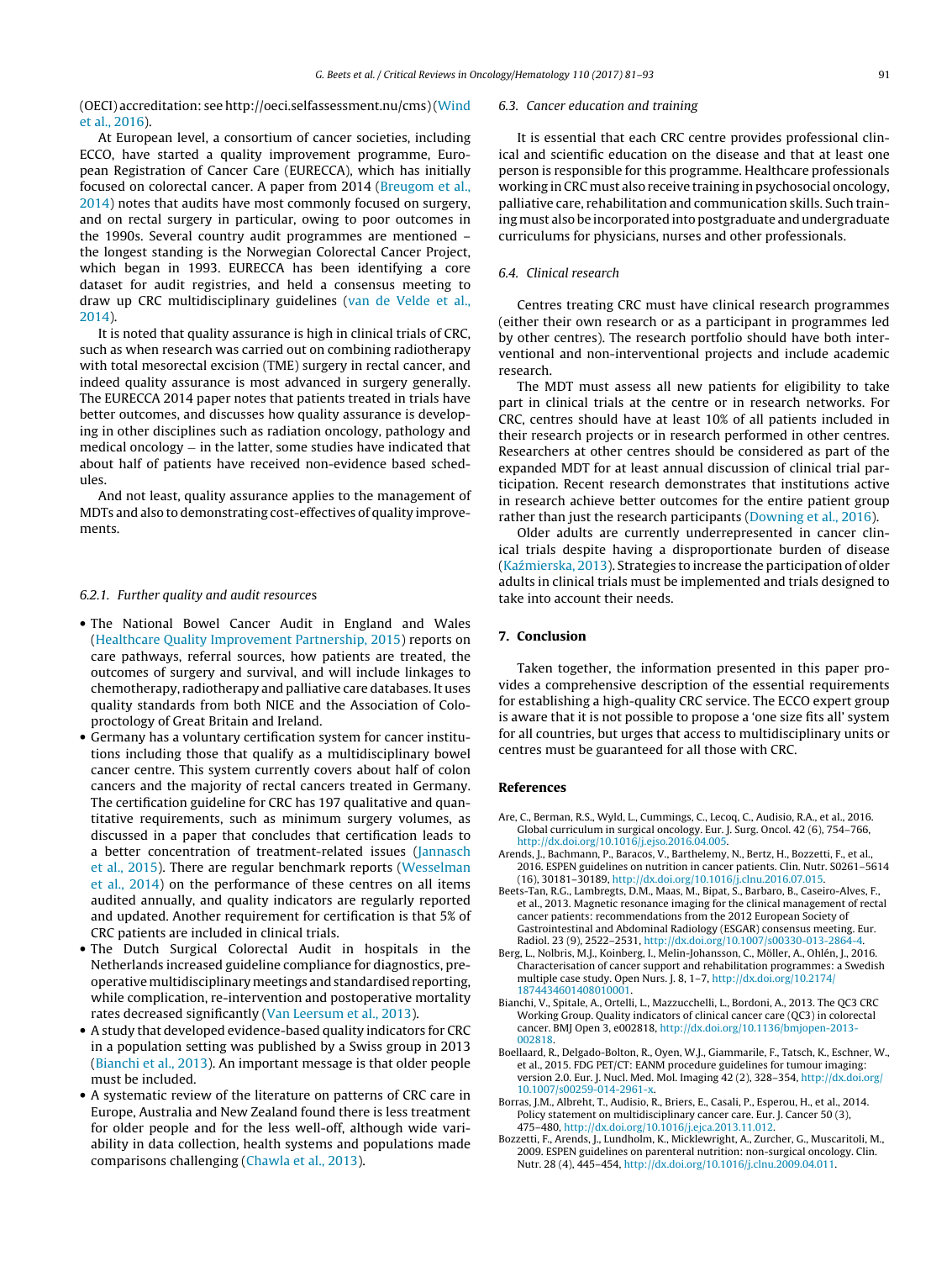- <span id="page-11-0"></span>Bretthauer, M., Aabakken, L., Dekker, E., Kaminski, M.F., Rösch, T., Hultcrantz, R., et al., 2016. Reporting systems in gastrointestinal endoscopy: requirements and standards facilitating quality improvement: european Society of Gastrointestinal Endoscopy position statement. United Eur. Gastroenterol. J. 4 (2), 172–176, [http://dx.doi.org/10.1177/2050640616629079.](dx.doi.org/10.1177/2050640616629079)
- Breugom, A.J., Boelens, P.G., van den Broek, C.B., Cervantes, A., Van Cutsem, E., Schmoll, H.J., et al., 2014. Quality assurance in the treatment of colorectal cancer: the EURECCA initiative. Ann. Oncol. 25 (8), 1485–1492, [http://dx.doi.](dx.doi.org/10.1093/annonc/mdu039) [org/10.1093/annonc/mdu039.](dx.doi.org/10.1093/annonc/mdu039)
- Cardoso, F., Cataliotti, L., Costa, A., Knox, S., Marotti, L., Rutgers, E., et al., 2016. European Breast Cancer Conference manifesto on breast centres/units. Eur. J. Cancer, [http://dx.doi.org/10.1016/j.ejca.2016.10.023](dx.doi.org/10.1016/j.ejca.2016.10.023).
- Chawla, N., Butler, E.N., Lund, J., Warren, J.L., Harlan, L.C., Yabroff, K.R., 2013. Patterns of colorectal care in europe, Australia, and New Zealand. J. Natl. Cancer Inst. Monogr. 2013 (46), 36–61, [http://dx.doi.org/10.1093/](dx.doi.org/10.1093/jncimonographs/lgt009) [jncimonographs/lgt009](dx.doi.org/10.1093/jncimonographs/lgt009).
- de Baère, T., Aupérin, A., Descamps, P., Chevallier, P., Gaubert, Y., Boige, V., et al., 2015. Radiofrequency ablation is a valid treatment option for lung metastases: experience in 566 patients with 1037 metastases. Ann. Oncol. 26 (5), 591–987, [http://dx.doi.org/10.1093/annonc/mdv037](dx.doi.org/10.1093/annonc/mdv037).
- Decoster, L., Van Puyvelde, K., Mohile, S., Wedding, U., Basso, U., Colloca, G., et al., 2015. Screening tools for multidimensional health problems warranting a geriatric assessment in older cancer patients: an update on SIOG recommendations. Ann. Oncol. 26 (2), 288–300, [http://dx.doi.org/10.1093/](dx.doi.org/10.1093/annonc/mdu210) [annonc/mdu210](dx.doi.org/10.1093/annonc/mdu210).
- Downing, A., Morris, E., Richards, M., Corner, J., Wright, P., Sebag-Montefiore, D., et al., 2015. Health-related quality of life after colorectal cancer in England: a patient-reported outcomes study of individuals 12–36 months after diagnosis. J. Clin. Oncol. 33 (6), 616–624, [http://dx.doi.org/10.1200/JCO.2014.56.6539](dx.doi.org/10.1200/JCO.2014.56.6539).
- Downing, A., Morris, E.J.A., Corrigan, N., Sebag-Montefiore, D., Finan, P.J., Thomas, J.D., et al., 2016. High hospital research participation and improved colorectal cancer survival outcomes: a population-based study. Gut, [http://dx.doi.org/10.](dx.doi.org/10.1136/gutjnl-2015-311308) [1136/gutjnl-2015-311308](dx.doi.org/10.1136/gutjnl-2015-311308).
- El-Shami, K., Oeffinger, K.C., Erb, N.L., Willis, A., Bretsch, J.K., Pratt-Chapman, M.L., et al., 2015. American cancer society colorectal cancer survivorship care guidelines. CA Cancer J. Clin. 65 (6), 428–455, [http://dx.doi.org/10.3322/caac.](dx.doi.org/10.3322/caac.21286) [21286](dx.doi.org/10.3322/caac.21286)
- European Commission, 2010. European Guidelines for Quality Assurance in Colorectal Cancer Screening and Diagnosis, first edition. [http://bookshop.](http://bookshop.europa.eu/is-bin/INTERSHOP.enfinity/WFS/EU-Bookshop-Site/en_GB/-/EUR/ViewPublication-Start?PublicationKey=ND3210390) [europa.eu/is-bin/INTERSHOP.enfinity/WFS/EU-Bookshop-Site/en](http://bookshop.europa.eu/is-bin/INTERSHOP.enfinity/WFS/EU-Bookshop-Site/en_GB/-/EUR/ViewPublication-Start?PublicationKey=ND3210390) [GB/-/EUR/](http://bookshop.europa.eu/is-bin/INTERSHOP.enfinity/WFS/EU-Bookshop-Site/en_GB/-/EUR/ViewPublication-Start?PublicationKey=ND3210390) [ViewPublication-Start?PublicationKey=ND3210390.](http://bookshop.europa.eu/is-bin/INTERSHOP.enfinity/WFS/EU-Bookshop-Site/en_GB/-/EUR/ViewPublication-Start?PublicationKey=ND3210390)
- European Society of Oncology Pharmacy, 2014. Quality Standard for the Oncology Pharmacy Service (QuapoS 5). <http://www.esop.li/activities.php>.
- Ferlay, J., Steliarova-Foucher, E., Lortet-Tieulent, J., Rosso, S., Coebergh, J.W., Comber, H., et al., 2013a. Cancer incidence and mortality patterns in Europe: estimated for 40 countries in 2012. Eur. J. Cancer 49 (6), 1374–1403, [http://dx.](dx.doi.org/10.1016/j.ejca.2012.12.027) [doi.org/10.1016/j.ejca.2012.12.027](dx.doi.org/10.1016/j.ejca.2012.12.027).
- Ferlay, J., Soerjomataram, I., Ervik, M., Dikshit, R., Eser, S., Mathers, C., et al., 2013b. [GLOBOCAN](http://refhub.elsevier.com/S1040-8428(16)30354-7/sbref0105) [2012](http://refhub.elsevier.com/S1040-8428(16)30354-7/sbref0105) [v1.0,](http://refhub.elsevier.com/S1040-8428(16)30354-7/sbref0105) [Cancer](http://refhub.elsevier.com/S1040-8428(16)30354-7/sbref0105) [Incidence](http://refhub.elsevier.com/S1040-8428(16)30354-7/sbref0105) [and](http://refhub.elsevier.com/S1040-8428(16)30354-7/sbref0105) [Mortality](http://refhub.elsevier.com/S1040-8428(16)30354-7/sbref0105) [Worldwide:](http://refhub.elsevier.com/S1040-8428(16)30354-7/sbref0105) [IARC](http://refhub.elsevier.com/S1040-8428(16)30354-7/sbref0105) [CancerBase](http://refhub.elsevier.com/S1040-8428(16)30354-7/sbref0105) [No.](http://refhub.elsevier.com/S1040-8428(16)30354-7/sbref0105) [11.](http://refhub.elsevier.com/S1040-8428(16)30354-7/sbref0105) [International](http://refhub.elsevier.com/S1040-8428(16)30354-7/sbref0105) [Agency](http://refhub.elsevier.com/S1040-8428(16)30354-7/sbref0105) [for](http://refhub.elsevier.com/S1040-8428(16)30354-7/sbref0105) [Research](http://refhub.elsevier.com/S1040-8428(16)30354-7/sbref0105) [on](http://refhub.elsevier.com/S1040-8428(16)30354-7/sbref0105) [Cancer.](http://refhub.elsevier.com/S1040-8428(16)30354-7/sbref0105)
- Gillams, A., Goldberg, N., Ahmed, M., Bale, R., Breen, D., Calistrom, M., et al., 2015. Thermal ablation of colorectal liver metastases: a position paper by an international panel of ablation experts. Eur. Radiol. 25 (12), 3438–3454, [http://](dx.doi.org/10.1007/s00330-015-3779-z) <dx.doi.org/10.1007/s00330-015-3779-z>.
- Glimelius, B., Tiret, E., Cervantes, A., Arnold, D., 2013. [ESMO](http://refhub.elsevier.com/S1040-8428(16)30354-7/sbref0115) [Guidelines](http://refhub.elsevier.com/S1040-8428(16)30354-7/sbref0115) [Working](http://refhub.elsevier.com/S1040-8428(16)30354-7/sbref0115) [Group](http://refhub.elsevier.com/S1040-8428(16)30354-7/sbref0115) [Rectal](http://refhub.elsevier.com/S1040-8428(16)30354-7/sbref0115) [cancer:](http://refhub.elsevier.com/S1040-8428(16)30354-7/sbref0115) [ESMO](http://refhub.elsevier.com/S1040-8428(16)30354-7/sbref0115) [clinical](http://refhub.elsevier.com/S1040-8428(16)30354-7/sbref0115) [practice](http://refhub.elsevier.com/S1040-8428(16)30354-7/sbref0115) [guidelines](http://refhub.elsevier.com/S1040-8428(16)30354-7/sbref0115) [for](http://refhub.elsevier.com/S1040-8428(16)30354-7/sbref0115) [diagnosis,](http://refhub.elsevier.com/S1040-8428(16)30354-7/sbref0115) [treatment](http://refhub.elsevier.com/S1040-8428(16)30354-7/sbref0115) [and](http://refhub.elsevier.com/S1040-8428(16)30354-7/sbref0115) [follow-up.](http://refhub.elsevier.com/S1040-8428(16)30354-7/sbref0115) [Ann.](http://refhub.elsevier.com/S1040-8428(16)30354-7/sbref0115) [Oncol.](http://refhub.elsevier.com/S1040-8428(16)30354-7/sbref0115) [24](http://refhub.elsevier.com/S1040-8428(16)30354-7/sbref0115) [\(Suppl.](http://refhub.elsevier.com/S1040-8428(16)30354-7/sbref0115) [6\),](http://refhub.elsevier.com/S1040-8428(16)30354-7/sbref0115) [vi81–8.](http://refhub.elsevier.com/S1040-8428(16)30354-7/sbref0115)
- Grisold, W., Cavaletti, G., Windebank, A.J., 2012. Peripheral neuropathies from chemotherapeutics and targeted agents: diagnosis, treatment and prevention. Neuro Oncol. 14 (Suppl. 4), iv45–iv54, [http://dx.doi.org/10.1093/neuonc/](dx.doi.org/10.1093/neuonc/nos203) [nos203](dx.doi.org/10.1093/neuonc/nos203).
- Healthcare Quality Improvement Partnership, 2015. National Bowel Cancer Audit Report. [http://www.hqip.org.uk/resources/national-bowel-cancer-audit](http://www.hqip.org.uk/resources/national-bowel-cancer-audit-report-2015)[report-2015](http://www.hqip.org.uk/resources/national-bowel-cancer-audit-report-2015).
- Holleczek, B., Rossi, S., Domenic, A., Innos, K., Minicozzi, P., Francisci, S., et al., 2015. On-going improvement and persistent differences in the survival for patients with colon and rectum cancer across Europe 1999–2007–results from the EUROCARE-5 study. Eur. J. Cancer 51 (15), 2158–2168, [http://dx.doi.org/10.](dx.doi.org/10.1016/j.ejca.2015.07.024) [1016/j.ejca.2015.07.024](dx.doi.org/10.1016/j.ejca.2015.07.024).
- Hui, D., Bansal, S., Strasser, F., Morita, T., Caraceni, A., Davis, M., et al., 2015. Indicators of integration of oncology and palliative care programmes: an international consensus. Ann. Oncol. 26 (9), 1953–1959, [http://dx.doi.org/10.](dx.doi.org/10.1093/annonc/mdv269) [1093/annonc/mdv269.](dx.doi.org/10.1093/annonc/mdv269)
- Jannasch, O., Udelnow, A., Wolff, S., Lippert, H., Mroczkowski, P., 2015. German bowel cancer centre: An attempt to improve treatment quality. Gastroenterol. Res. Pract., 456476, [http://dx.doi.org/10.1155/2015/456476.](dx.doi.org/10.1155/2015/456476)
- Jansen, L., Koch, L., Brenner, H., Arndt, V., 2010. Quality of life among long-term (≥5 years) colorectal cancer survivors –Systematic review. Eur. J. Cancer 46 (6), 2879–2888, [http://dx.doi.org/10.1016/j.ejca.2010.06.010](dx.doi.org/10.1016/j.ejca.2010.06.010).
- Jansen, L., Herrmann, A., Stegmaier, C., Singer, S., Brenner, H., Arndt, V., 2011. Health-related quality of life during the 10 years after diagnosis of colorectal cancer: a population-based study. J. Clin. Oncol. 29 (24), 3263–3269, [http://dx.](dx.doi.org/10.1200/JCO.2010.31.4013) [doi.org/10.1200/JCO.2010.31.4013](dx.doi.org/10.1200/JCO.2010.31.4013).
- Kaźmierska, J., 2013. Do we protect or discriminate? Representation of senior adults in clinical trials. Rep. Pract. Oncol. Radiother. 1, 6–10, [http://dx.doi.org/](dx.doi.org/10.1016/j.rpor.2012.08.006) [10.1016/j.rpor.2012.08.006.](dx.doi.org/10.1016/j.rpor.2012.08.006)
- Kamiński, M.F., Hassan, C., Bisschops, R., Pohl, J., Dekker, E., Ignjatovic-Wilson, A., et al., 2014. Advanced imaging for detection and differentiation of colorectal neoplasia: european Society of Gastrointestinal Endoscopy (ESGE) Guideline. Endoscopy 46 (5), 435–449, [http://dx.doi.org/10.1055/s-0034-1365348.](dx.doi.org/10.1055/s-0034-1365348)
- Labianca, R., Nordlinger, B., Beretta, G.D., Mosconi, S., Cervantes, A., Arnold, D., et al., 2013. Early colon cancer: ESMO clinical practice guidelines for diagnosis, treatment and follow-up. Ann. Oncol. 24 (Suppl. 6), vi64–vi72, [http://dx.doi.](dx.doi.org/10.1093/annonc/mdt354) [org/10.1093/annonc/mdt354.](dx.doi.org/10.1093/annonc/mdt354)
- Levit, L., Balogh, E., Nass, S., Ganz, P. (Eds.), 2013. Delivering High-quality Cancer Care: Charting a New Course for a System in Crisis. Institute of Medicine. National Academies Press, [http://dx.doi.org/10.17226/18359](dx.doi.org/10.17226/18359).
- Loughrey, M.B., Quirke, P., Shepherd, N.A., 2014. Dataset for Colorectal Cancer Histopathology Reports, 3rd edition. Royal College of Pathologists [https://](https://www.rcpath.org/resourceLibrary/dataset-for-colorectal-cancer-histopathology-reports-3rd-edition-.html) [www.rcpath.org/resourceLibrary/dataset-for-colorectal-cancer](https://www.rcpath.org/resourceLibrary/dataset-for-colorectal-cancer-histopathology-reports-3rd-edition-.html)[histopathology-reports-3rd-edition-.html.](https://www.rcpath.org/resourceLibrary/dataset-for-colorectal-cancer-histopathology-reports-3rd-edition-.html)
- Maas, M., Rutten, I.J., Nelemans, P.J., Lambregts, D.M., Cappendijk, V.C., Beets, G.L., et al., 2011. What is the most accurate whole-body imaging modality for assessment of local and distant recurrent disease in colorectal cancer? A meta-analysis: imaging for recurrent colorectal cancer. Eur. J. Nucl. Med. Mol. Imaging 38 (8), 1560–1571, [http://dx.doi.org/10.1007/s00259-011-1785-1.](dx.doi.org/10.1007/s00259-011-1785-1)
- Macmillan Cancer Support, 2011. Cancer Clinical Nurse Specialists: an Evidence Review. [http://www.macmillan.org.uk/Documents/AboutUs/Commissioners/](http://www.macmillan.org.uk/Documents/AboutUs/Commissioners/ClinicalNurseSpecialistsAnEvidenceReview2012.pdf) [ClinicalNurseSpecialistsAnEvidenceReview2012.pdf](http://www.macmillan.org.uk/Documents/AboutUs/Commissioners/ClinicalNurseSpecialistsAnEvidenceReview2012.pdf).
- Maffione, A.M., Lopci, E., Bluemel, C., Giammarile, F., Hermann, K., Rubello, D., 2015. Diagnostic accuracy and impact on management of (18)F-FDG PET and PET/CT in colorectal liver metastasis: a meta-analysis and systematic review. Eur. J. Nucl. Med. Mol. Imaging 42 (1), 152–163, [http://dx.doi.org/10.1007/](dx.doi.org/10.1007/s00259-014-2930-4) [s00259-014-2930-4](dx.doi.org/10.1007/s00259-014-2930-4).
- McMullen, C.K., Bulkley, J.E., Altschuler, A., Wendel, C.S., Grant, M., Hornbrook, M.C., et al., 2016. Greatest challenges of rectal cancer survivors: results of a population-based survey. Dis. Colon Rectum 59 (11), 1019–1027, [http://dx.doi.](dx.doi.org/10.1097/DCR.0000000000000695) [org/10.1097/DCR.0000000000000695](dx.doi.org/10.1097/DCR.0000000000000695).
- Maas, M., Rutten, I.J., Nelemans, P.J., Lambregts, D.M., Cappendijk, V.C., Beets, G.L., et al., 2011. What is the most accurate whole-body imaging modality for assessment of local and distant recurrent disease in colorectal cancer? A meta-analysis: imaging for recurrent colorectal cancer. Eur. J. Nucl. Med. Mol. Imaging 38 (8), 1560–1571, [http://dx.doi.org/10.1007/s00259-011-1785-1.](dx.doi.org/10.1007/s00259-011-1785-1)
- Macmillan Cancer Support, 2011. Cancer Clinical Nurse Specialists: an Evidence Review. [http://www.macmillan.org.uk/Documents/AboutUs/Commissioners/](http://www.macmillan.org.uk/Documents/AboutUs/Commissioners/ClinicalNurseSpecialistsAnEvidenceReview2012.pdf) [ClinicalNurseSpecialistsAnEvidenceReview2012.pdf](http://www.macmillan.org.uk/Documents/AboutUs/Commissioners/ClinicalNurseSpecialistsAnEvidenceReview2012.pdf).
- Maffione, A.M., Lopci, E., Bluemel, C., Giammarile, F., Hermann, K., Rubello, D., 2015. Diagnostic accuracy and impact on management of (18)F-FDG PET and PET/CT in colorectal liver metastasis: a meta-analysis and systematic review. Eur. J. Nucl. Med. Mol. Imaging 42 (1), 152–163, [http://dx.doi.org/10.1007/](dx.doi.org/10.1007/s00259-014-2930-4) [s00259-014-2930-4](dx.doi.org/10.1007/s00259-014-2930-4).
- McMullen, C.K., Bulkley, J.E., Altschuler, A., Wendel, C.S., Grant, M., Hornbrook, M.C., et al., 2016. Greatest challenges of rectal cancer survivors: results of a population-based survey. Dis. Colon Rectum 59 (11), 1019–1027, [http://dx.doi.](dx.doi.org/10.1097/DCR.0000000000000695) [org/10.1097/DCR.0000000000000695](dx.doi.org/10.1097/DCR.0000000000000695).
- Mehnert, A., Brähler, E., Faller, H., Härter, M., Keller, M., Schulz, H., et al., 2014. Four-week prevalence of mental disorders in patients with cancer across major tumour entities. J. Clin. Oncol. 32 (31), 3540–3546, [http://dx.doi.org/10.](dx.doi.org/10.1200/JCO.2014.56.0086) [1200/JCO.2014.56.0086.](dx.doi.org/10.1200/JCO.2014.56.0086)
- Mota, D.D., Pimenta, C.A., Caponero, R., 2012. Fatigue in colorectal cancer patients: prevalence and associated factors. Rev. Lat. Am. Enfermagem. 20 (3), 495–503, [http://dx.doi.org/10.1590/S0104-11692012000300010.](dx.doi.org/10.1590/S0104-11692012000300010)
- Nagtegaal, I.D., 2015. Current concepts of colorectal cancer resection pathology. Histopathology 66 (1), 102–111, [http://dx.doi.org/10.1111/his.12563.](dx.doi.org/10.1111/his.12563)
- National Cancer Action Team, 2010. Excellence in Cancer Care: The Contribution of the Clinical Nurse Specialist. [http://www.macmillan.org.uk/documents/](http://www.macmillan.org.uk/documents/aboutus/commissioners/excellenceincancercarethecontributionoftheclinicalnursespecialist.pdf) [aboutus/commissioners/](http://www.macmillan.org.uk/documents/aboutus/commissioners/excellenceincancercarethecontributionoftheclinicalnursespecialist.pdf)
- [excellenceincancercarethecontributionoftheclinicalnursespecialist.pdf](http://www.macmillan.org.uk/documents/aboutus/commissioners/excellenceincancercarethecontributionoftheclinicalnursespecialist.pdf). National Institute for Health and Care Excellence, 2014. Colorectal Cancer: Diagnosis and Management. Clinical Guidleine 131 (updated 2014) [https://](https://www.nice.org.uk/guidance/cg131)
- [www.nice.org.uk/guidance/cg131](https://www.nice.org.uk/guidance/cg131). Neri, E., Halligan, S., Hellström, M., Lefere, P., Mang, T., Regge, D., et al., 2013. The second ESGAR consensus statement on CT colonography. Eur. Radiol. 3 (3), 720–729, [http://dx.doi.org/10.1007/s00330-012-2632-x.](dx.doi.org/10.1007/s00330-012-2632-x)
- Papamichael, R.A., Audisio, B., Glimelius, A., de Gramont, A., Glynne-Jones, R., Haller, D., et al., 2015. Treatment of colorectal cancer in older patients. International Society of Geriatric Oncology (SIOG) consensus recommendations 2013. Ann. Oncol. 26 (3), 463–476, [http://dx.doi.org/10.](dx.doi.org/10.1093/annonc/mdu253) [1093/annonc/mdu253](dx.doi.org/10.1093/annonc/mdu253).
- Park, S.B., Goldstein, D., Krishnan, A.V., Lin, C.S., Friedlander, M.L., Cassidy, J., et al., 2013. Chemotherapy-induced peripheral neurotoxicity: a critical analysis. CA. Cancer J. Clin. 63 (6), 419–437, [http://dx.doi.org/10.3322/caac.21204](dx.doi.org/10.3322/caac.21204).
- Quill, T.E., Abernethy, A.P., 2013. Generalist plus specialist palliative care –creating a more sustainable model. N. Engl. J. Med. 368 (13), 1173–1175, [http://dx.doi.](dx.doi.org/10.1056/NEJMp1215620) [org/10.1056/NEJMp1215620](dx.doi.org/10.1056/NEJMp1215620).
- Quirke, P., Risio, M., Lambert, R., von Karsa, L., Vieth, M., 2011. Quality assurance in pathology in colorectal cancer screening and diagnosis –European recommendations. Virchows Arch. 458 (1), 1–19, [http://dx.doi.org/10.1007/](dx.doi.org/10.1007/s00428-010-0977-6) [s00428-010-0977-6](dx.doi.org/10.1007/s00428-010-0977-6).
- Rees, C.J., Thomas-Gibson, S., Rutter, M.D., Baragwanath, P., Pullan, R., Feeney, M., et al., 2016. UK key performance indicators and quality assurance standards for